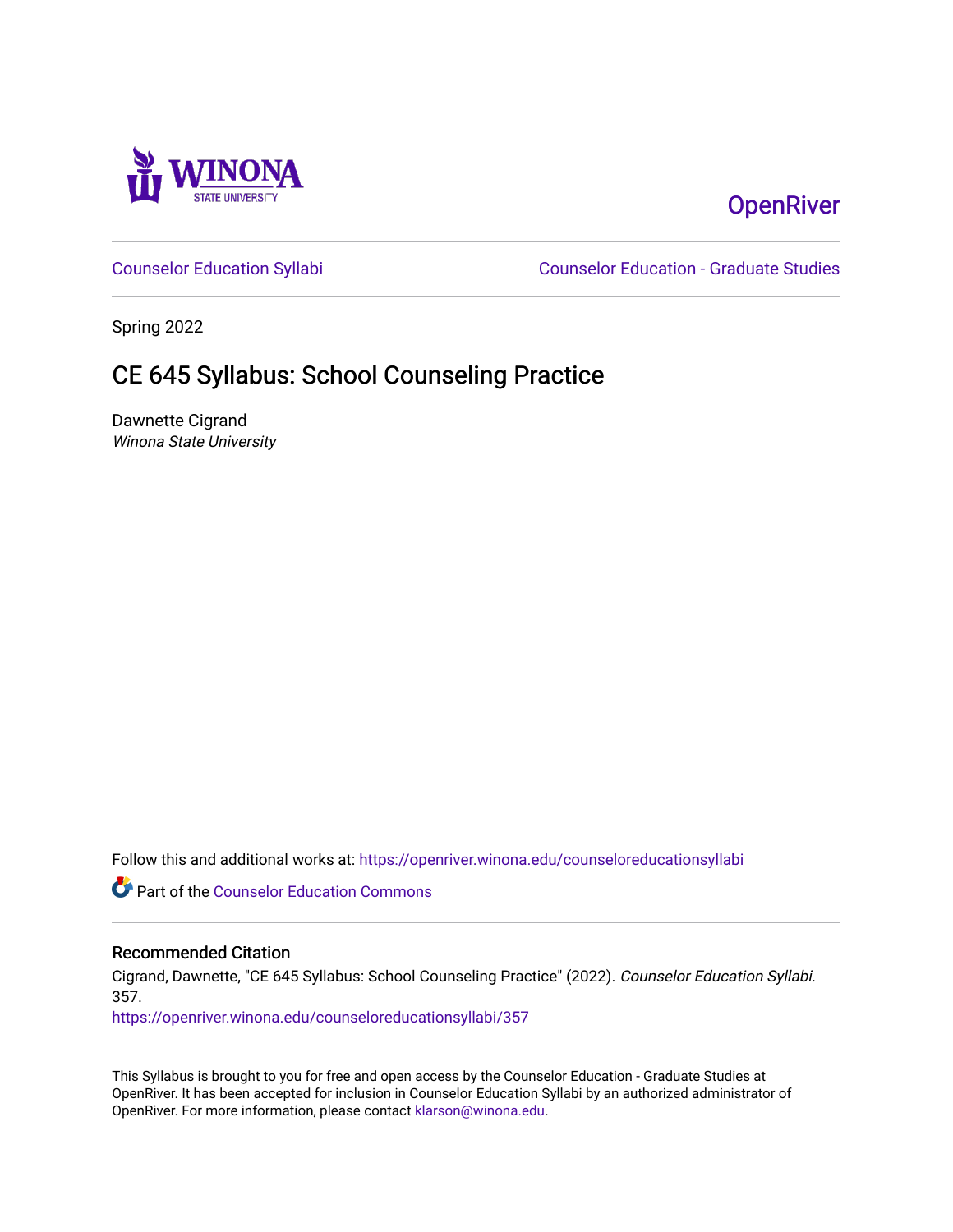|                                                                      | <b>Winona State University</b><br><b>Counselor Education Department</b><br>CE 645: School Counseling Practice<br>Semester Hours: 3                                                                    |
|----------------------------------------------------------------------|-------------------------------------------------------------------------------------------------------------------------------------------------------------------------------------------------------|
| <b>Course Locations</b>                                              | See Course Schedule for class meeting times and locations<br>Classroom: Helble Hall 343, Winona campus<br>Dr. Cigrand's Zoom Room:<br>https://minnstate.zoom.us/my/cigrandwsuced<br>Passcode: WSUCED! |
| <b>Instructor</b>                                                    | Dawnette Cigrand, Ph.D.                                                                                                                                                                               |
| <b>Instructor Phone &amp;</b><br>E-Mail                              | 507.457.5336; dcigrand@winona.edu                                                                                                                                                                     |
| <b>Program Website</b>                                               | https://www.winona.edu/counseloreducation/                                                                                                                                                            |
| <b>Instructor Office Location</b><br><b>Instructor Office Hours:</b> | Helble Hall 350 or via Zoom<br>https://minnstate.zoom.us/my/cigrandwsuced                                                                                                                             |
|                                                                      | Mondays 12PM-3PM, Wednesdays 10AM-12PM, and Thursdays 11AM-<br>4PM, and by appointment                                                                                                                |

### **I. COURSE DESCRIPTION**

This course addresses important conceptual and practical issues of effective school counseling practice, with an emphasis on the critical importance of proactive, primary prevention applications that positively impact student development and success. Developmental guidance curriculum, consultation, advocacy, and data-driven outcomes will be addressed, both in the classroom and in field-based learning cohorts.

### **II. COURSE PREREQUISITES**

Prerequisites: CE 635 - [Orientation to School Counseling.](http://catalog.winona.edu/preview_program.php?catoid=17&poid=3391#tt6249) Grade only.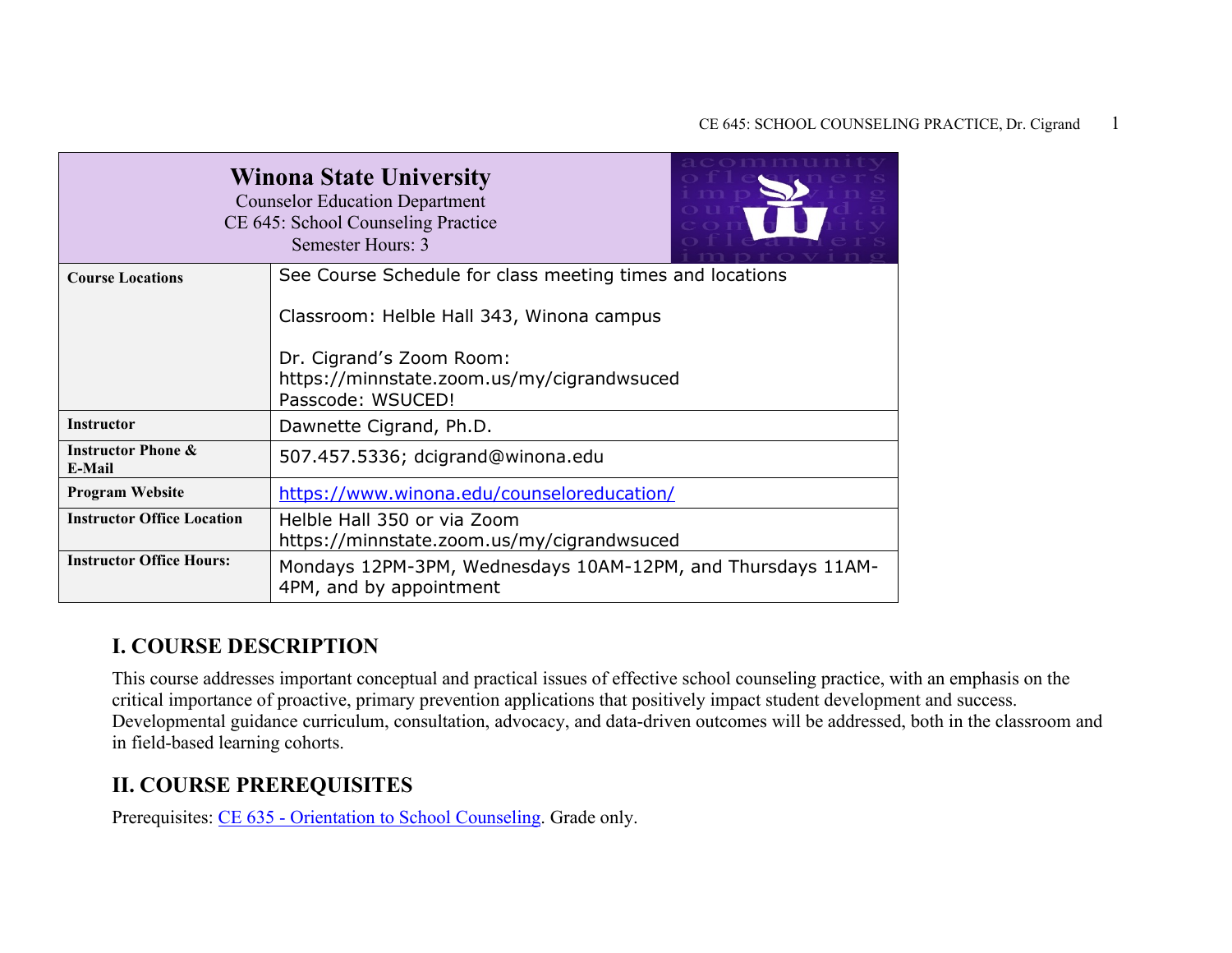### **III. COURSE OBJECTIVES**

#### **Students will:**

- **1.** Apply knowledge of developmental theory to classroom guidance curriculum design and delivery, and classroom management models.
- 2. Design individual and small group interventions that are theoretically and empirically based befitting to children's and adolescents' presenting concerns, developmental levels and multicultural considerations.
- 3. Accurately synthesize various types of information, including assessment and other data, into a case conceptualization and treatment plan.
- 4. Express awareness of multicultural considerations in working with and assessing special populations and cultural groups.
- 5. Identify and deliver necessary components of individual counseling sessions and individual student planning sessions.
- 6. Demonstrate basic knowledge of behavioral characteristics of individuals with exceptionalities, disabilities, behavior disorders, mood disorders, victims of abuse and individuals who are using alcohol or drugs.
- 7. Provide leadership and consultation in situations with parents, teachers, administrators and other key stakeholders as a part of a mock student assistance team.
- 8. Utilize technology to analyze data in decision-making for systems of students.
- 9. Articulate the school counselor's role as a change agent, in school leadership, and in crisis planning, response and follow-up.

## **IV. COURSE REQUIRED TEXTS, RESEARCH BASE & TECHNOLOGY**

American School Counselor Association (2019). *The ASCA national model: A framework for school counseling programs, 4th edition.* Alexandria, VA: Author. ISBN-10 : 1929289596

American School Counselor Association (2016). *The ASCA National Model Implementation Guide, 2nd edition.* Alexandria, VA: Author. ISBN-10 : 192928960X

Goodman-Scott, E., Betters-Bubbon, J., & Donahue, P. (2019). The school counselor's guide to multi-tiered systems of support. New York: Routledge. ISBN: 978-1-138-50087-7 (hbk), 978-1-138-50161-4 (pbk), or 978-1-315-14446-7 (ebk)

### **V. COURSE CONTENT AREAS**

This course meets the Council for the Accreditation of Counseling and Related Educational Programs (CACREP, 2016) core content standards. It also meets several Program Area Standards for the **School Counseling** content, which are outlined below. The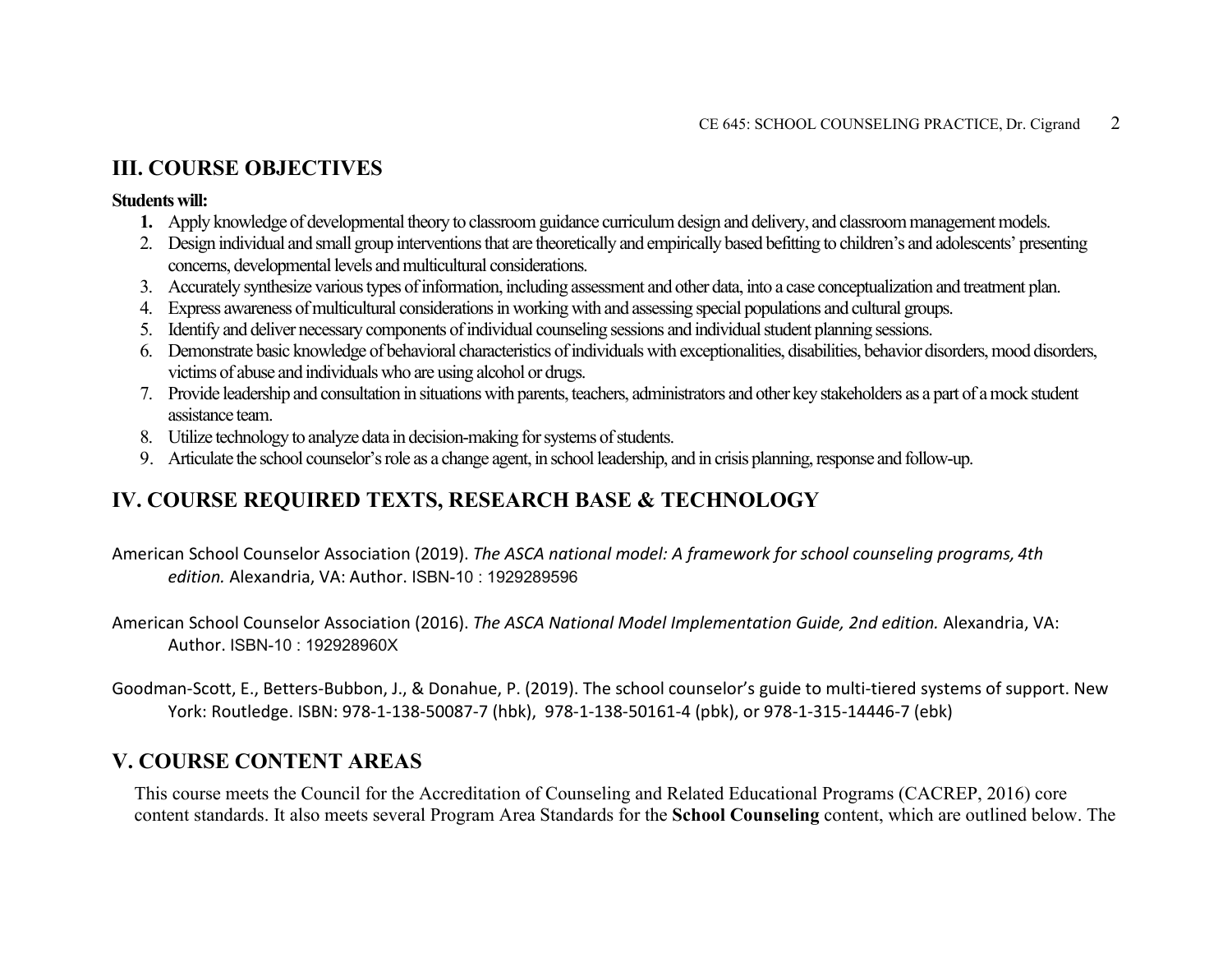evaluation methods linked to specific standards for CE 645 are also included.

| <b>2016 CACREP STANDARDS</b>                                                                                                                          | <b>LOCATION OF EVALUATION</b>                |                                             |                                                  |                                                                        |  |  |
|-------------------------------------------------------------------------------------------------------------------------------------------------------|----------------------------------------------|---------------------------------------------|--------------------------------------------------|------------------------------------------------------------------------|--|--|
| <b>CORE</b>                                                                                                                                           | RLT1<br><b>Career Program</b><br>Development | <b>RLT 2 Intervention</b><br>Implementation | RLT <sub>3</sub><br>Data in<br><b>Classrooms</b> | <b>RLT4</b><br>Team<br><b>Consultation and</b><br><b>Collaboration</b> |  |  |
| <b>1. PROFESSIONAL COUNSELING ORIENTATION</b><br><b>AND ETHICAL PRACTICE</b>                                                                          |                                              |                                             |                                                  |                                                                        |  |  |
| 1k. Strategies for personal and professional self-evaluation and<br>implications for practice.                                                        | X                                            | X                                           | X                                                | X                                                                      |  |  |
| 2. SOCIAL AND CULTURAL DIVERSITY                                                                                                                      |                                              |                                             |                                                  |                                                                        |  |  |
| 2h. Strategies for identifying and eliminating barriers, prejudices, and<br>processes of intentional and unintentional oppression and discrimination. |                                              |                                             | X                                                |                                                                        |  |  |
| 3. HUMAN GROWTH AND DEVELOPMENT                                                                                                                       |                                              |                                             |                                                  |                                                                        |  |  |
| 3f. Systemic and environmental factors that affect human development,<br>functioning, and behavior.                                                   |                                              | X                                           |                                                  |                                                                        |  |  |
| 3h. A general framework for understanding differing abilities and<br>strategies for differentiated interventions.                                     |                                              | X                                           |                                                  | X                                                                      |  |  |
| 5. COUNSELING AND HELPING RELATIONSHIPS                                                                                                               |                                              |                                             |                                                  |                                                                        |  |  |
| 5b. A systems approach to conceptualizing clients.                                                                                                    |                                              | $\mathbf X$                                 | X                                                |                                                                        |  |  |
| 5c. Theories, models, and strategies for understanding and practicing<br>consultation.                                                                |                                              |                                             |                                                  | $\mathbf X$                                                            |  |  |
| 5h. Developmentally relevant counseling treatment or intervention plans.                                                                              |                                              | X                                           |                                                  |                                                                        |  |  |
| 5i. Development of measurable outcomes for clients.                                                                                                   |                                              |                                             | $\mathbf{X}$                                     |                                                                        |  |  |
| 51. Suicide prevention models and strategies.                                                                                                         |                                              | $\mathbf X$                                 |                                                  |                                                                        |  |  |
| <b>7. ASSESSMENT AND TESTING</b>                                                                                                                      |                                              |                                             |                                                  |                                                                        |  |  |
| 7d. Procedures for identifying trauma and abuse and for reporting abuse.                                                                              |                                              | X                                           |                                                  |                                                                        |  |  |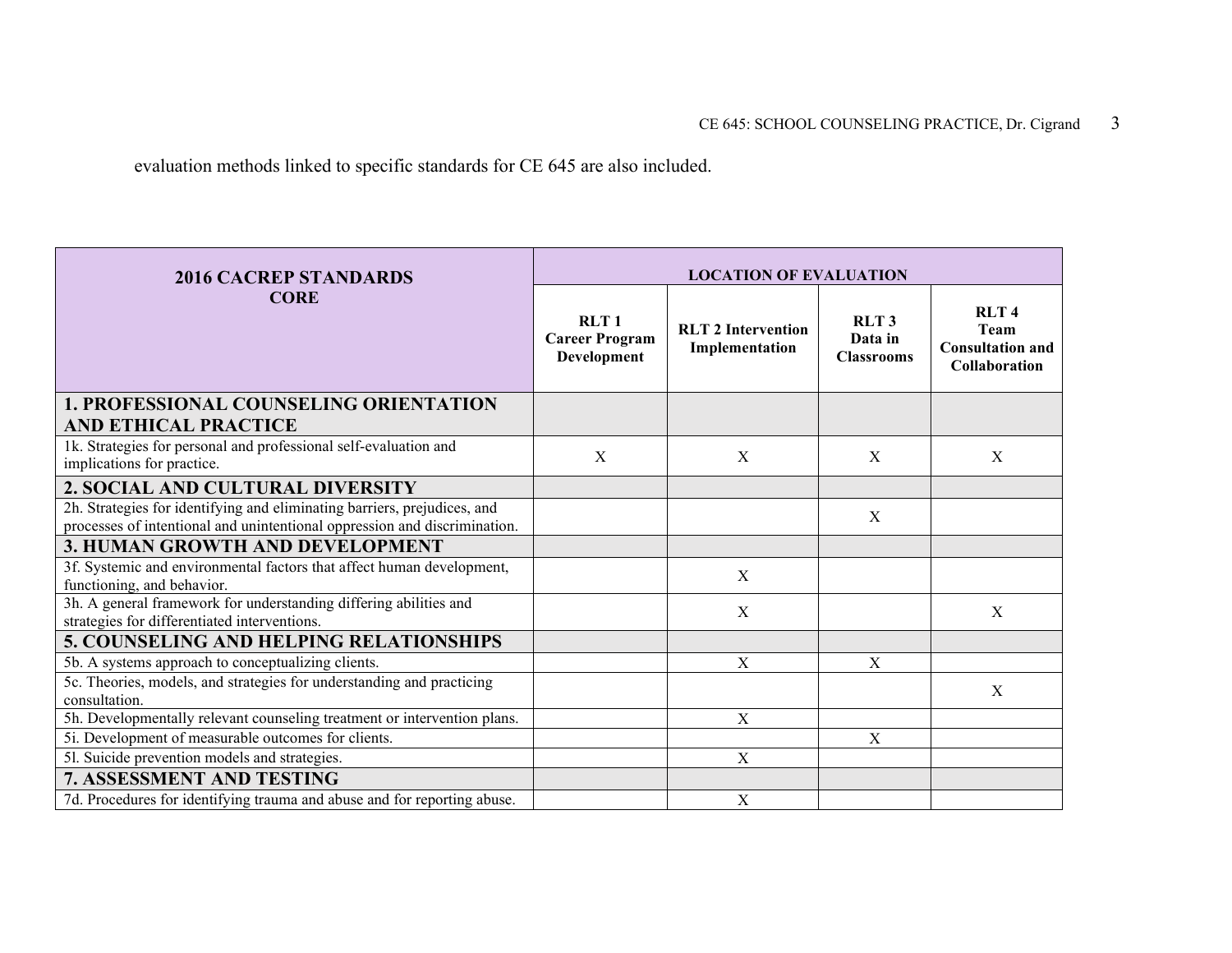| 7j. Use of environmental assessments and systematic behavioral<br>observations.                                                             |                                                          |                                             |                                                  | X                                                                      |
|---------------------------------------------------------------------------------------------------------------------------------------------|----------------------------------------------------------|---------------------------------------------|--------------------------------------------------|------------------------------------------------------------------------|
| <b>8. RESEARCH AND PROGRAM EVALUATION</b>                                                                                                   |                                                          |                                             |                                                  |                                                                        |
| 8d. Development of outcome measures for counseling programs.                                                                                |                                                          |                                             | $\boldsymbol{X}$                                 |                                                                        |
| 8e. Evaluation of counseling interventions and programs.                                                                                    |                                                          |                                             | $\overline{X}$                                   |                                                                        |
| 8i. Analysis and use of data in counseling.                                                                                                 |                                                          |                                             | $\mathbf X$                                      |                                                                        |
| <b>2016 CACREP STANDARDS</b>                                                                                                                |                                                          | <b>LOCATION OF EVALUATION</b>               |                                                  |                                                                        |
| <b>SCHOOL COUNSELING</b>                                                                                                                    | RLT <sub>1</sub><br><b>Career Program</b><br>Development | <b>RLT 2 Intervention</b><br>Implementation | RLT <sub>3</sub><br>Data in<br><b>Classrooms</b> | <b>RLT4</b><br><b>Team</b><br><b>Consultation and</b><br>Collaboration |
| <b>1. FOUNDATIONS</b>                                                                                                                       |                                                          |                                             |                                                  |                                                                        |
| 1c. Models of P-12 comprehensive career development.                                                                                        | $\boldsymbol{\mathrm{X}}$                                |                                             |                                                  |                                                                        |
| 1d. Models of school-based collaboration and consultation.                                                                                  |                                                          |                                             |                                                  | $\mathbf X$                                                            |
| 1e. Assessments specific to P-12 education.                                                                                                 |                                                          |                                             | $\mathbf X$                                      |                                                                        |
| <b>2. CONTEXTUAL DIMENSIONS</b>                                                                                                             |                                                          |                                             |                                                  |                                                                        |
| 2a. School counselor roles as leaders, advocates, and systems change<br>agents in P-12 schools.                                             |                                                          |                                             |                                                  | X                                                                      |
| 2b. School counselor roles in consultation with families, P-12 and<br>postsecondary school personnel, and community agencies.               |                                                          |                                             |                                                  | X                                                                      |
| 2c. School counselor roles in relation to college and career readiness.                                                                     | $\mathbf X$                                              |                                             |                                                  |                                                                        |
| 2d. School counselor roles in school leadership and multidisciplinary<br>teams.                                                             |                                                          |                                             |                                                  | $\mathbf X$                                                            |
| 2e. School counselor roles and responsibilities in relation to the school<br>emergency management plans, and crises, disasters, and trauma. |                                                          |                                             |                                                  | X                                                                      |
| 2f. Competencies to advocate for school counseling roles.                                                                                   |                                                          |                                             | X                                                |                                                                        |
| 2g. Characteristics, risk factors, and warning signs of students at risk for<br>mental health and behavioral disorders.                     |                                                          | X                                           |                                                  |                                                                        |
| 2h. Common medications that affect learning, behavior, and mood in                                                                          |                                                          |                                             |                                                  | X                                                                      |
| children and adolescents.                                                                                                                   |                                                          |                                             |                                                  |                                                                        |
| 2j. Qualities and styles of effective leadership in schools.<br>2m. Legislation and government policy relevant to school counseling.        |                                                          |                                             |                                                  | $\mathbf X$<br>X                                                       |
| 2n. Legal and ethical considerations specific to school counseling.                                                                         | $\boldsymbol{\mathrm{X}}$                                | $\mathbf X$                                 | $\mathbf X$                                      | $\mathbf X$                                                            |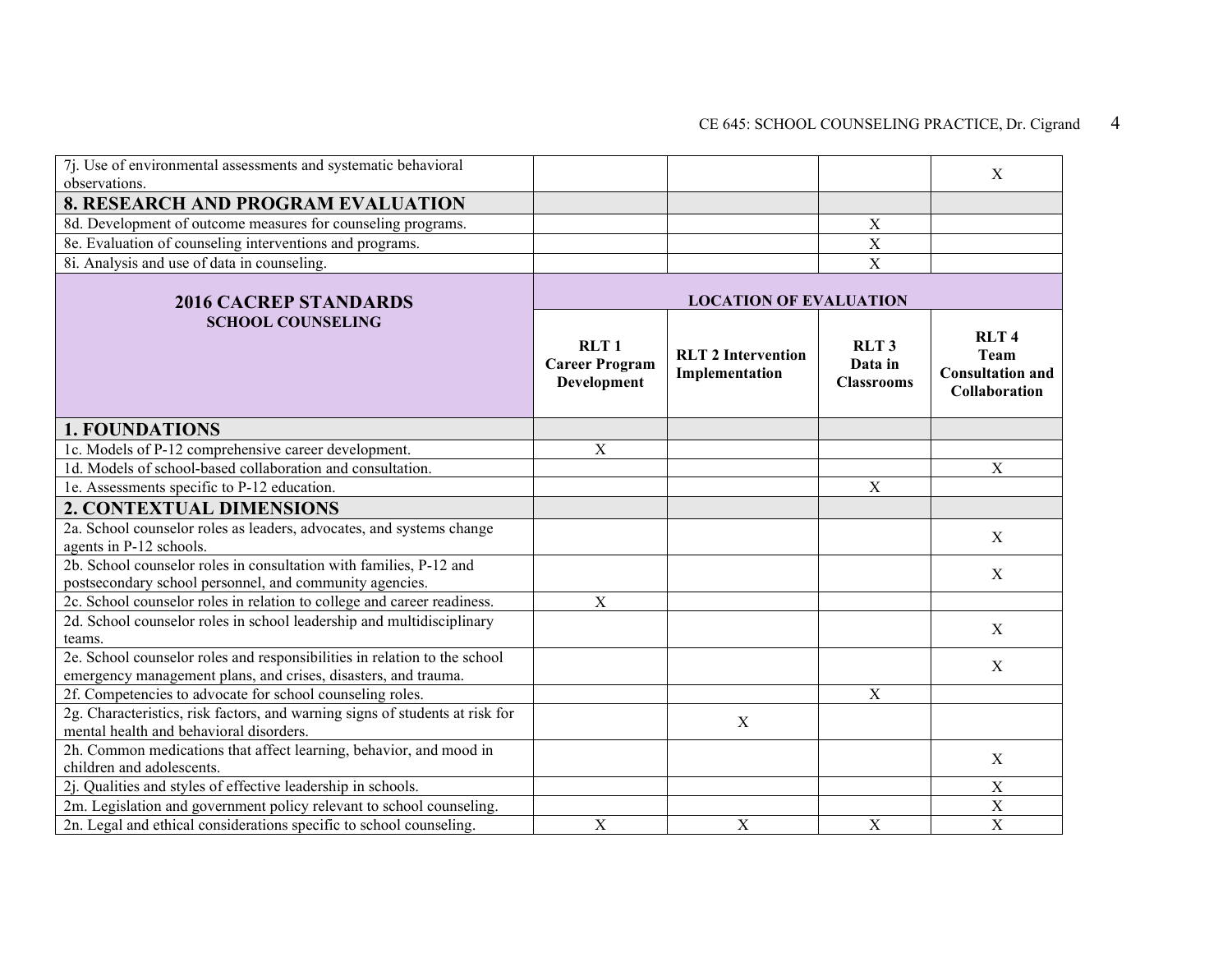| <b>3. PRACTICE</b>                                                                                                                       |   |   |   |   |     |
|------------------------------------------------------------------------------------------------------------------------------------------|---|---|---|---|-----|
| 3b. Design and evaluation of school counseling programs.                                                                                 |   |   |   |   |     |
| 3c. Core curriculum design, lesson plan development, classroom<br>management strategies, and differentiated instructional strategies.    |   |   | Х |   |     |
| 3d. Interventions to promote academic development.                                                                                       |   | X |   |   |     |
| 3e. Use of developmentally appropriate career counseling interventions<br>and assessments.                                               | X |   |   |   |     |
| 3f. Techniques of personal/social counseling in school settings.                                                                         |   | X |   |   |     |
| 3g. Strategies to facilitate school and postsecondary transitions.                                                                       |   |   |   |   |     |
| 3h. Skills to critically examine the connections between social, familial,<br>emotional, and behavior problems and academic achievement. |   | X |   | X |     |
| 3i. Approaches to increase promotion and graduation rates.                                                                               |   |   | X |   |     |
| 31. Techniques to foster collaboration and teamwork within schools.                                                                      |   |   |   | X |     |
| 3m. Strategies for implementing and coordinating peer intervention<br>programs.                                                          |   | X |   |   | VI. |
| 3n. Use of accountability data to inform decision making.                                                                                |   |   | X |   |     |
| 3o. Use of data to advocate for programs and students.                                                                                   |   |   | X |   |     |

### **METHODS OF INSTRUCTION**

The instructor will employ a variety of instructional methods to facilitate student learning including:

- A. Instructor and Guest Speaker Lectures
- B. Use of technology and multimedia including videos, films, and interactive apps
- C. Cooperative and self-directed learning
- D. Modeling followed by Repeated Practice
- E. Reflective self-evaluations and goal setting
- F. Case study examination and discussion
- G. Experiential Learning: Simulations, Role plays, and Service Learning in schools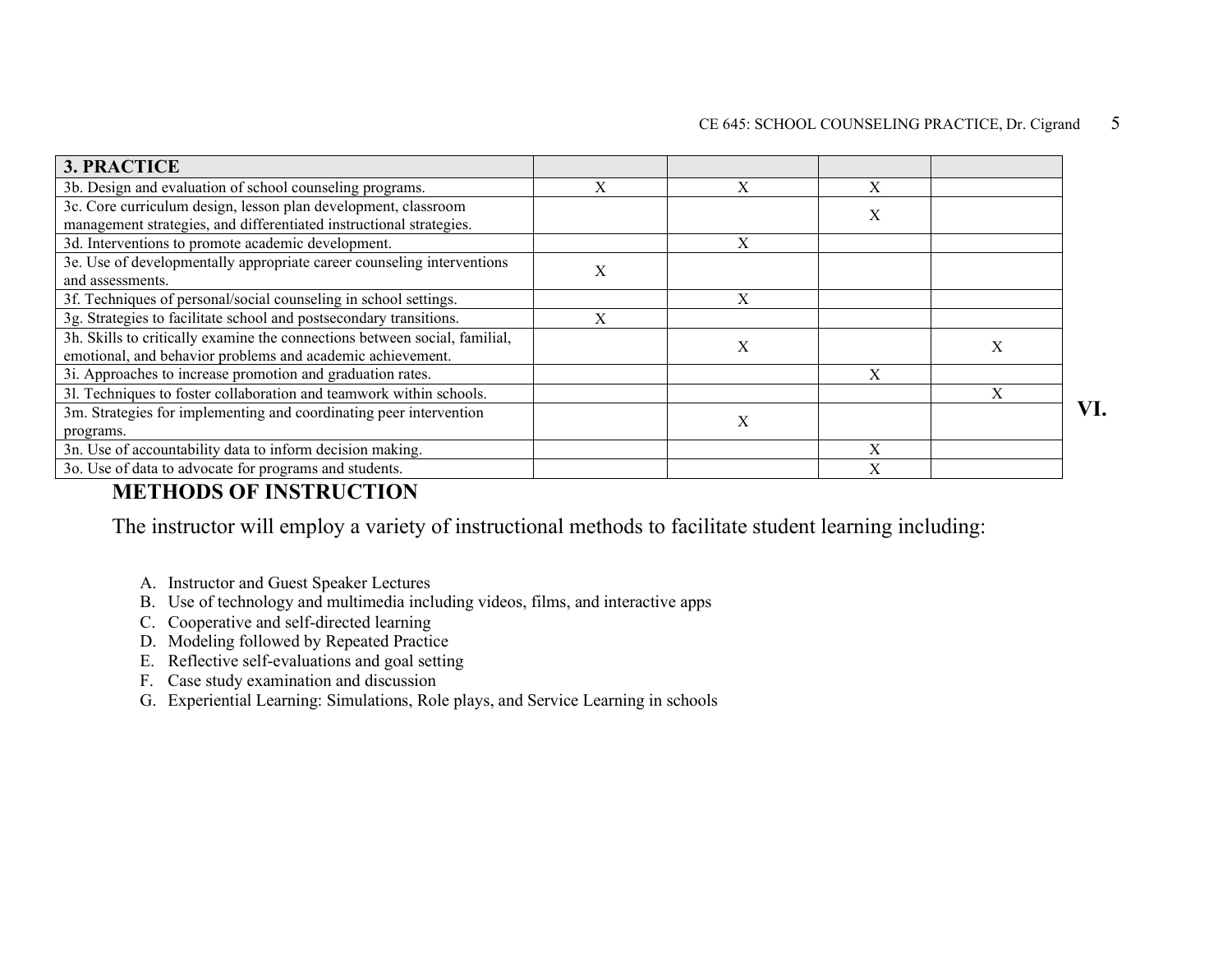## **VII. COURSE EVALUATION METHODS**

• Each assignment is given a percentage score out of 100%. Then, each assignment is weighted on the percentages noted in the table below.

| Course<br>Obj. | <b>Assignment</b>                                    | <b>CACREP</b><br><b>Standards Assessed</b><br>Code: Core/CMHC/School    | Weight |  |
|----------------|------------------------------------------------------|-------------------------------------------------------------------------|--------|--|
| 1, 2, 8        | <b>RLT 1: Career Program</b><br>Development          | $-/-/1c$ , 1e, 2c, 3b, 3e, 3g, 3i,                                      | 20     |  |
| 2, 5, 7        | RLT 2: Data in Classrooms                            | 2h, 5i, 8d, 8i/-/2a, 2f, 3c, 3n, 3o                                     | 30     |  |
| 1, 3, 7, 9     | RLT 3: Intervention Implementation                   | 1k, 5h, 5l, 7d/-/2g, 2h, 3d, 3f, 3m                                     | 20     |  |
| 4, 6, 7        | <b>RLT 4: Team Consultation and</b><br>Collaboration | 3f, 3h, 5b, 5c, 7j/-/1d, 2b, 2d, 2e, 2j,<br>$2m$ , $2n$ , $3h$ , $3l$ , | 30     |  |
|                |                                                      |                                                                         | 100    |  |

| <b>Grading Scale (Course):</b>                                              |  |
|-----------------------------------------------------------------------------|--|
| $A = 100-90\%$<br>$B = 89-80\%$<br>$C = 79\% - 70\%$<br>$D = 69\%$ or below |  |

### **A. Description of Assignments**

A Reflective Learning Task or RLT, is a process whereby students address issues/dynamics of school counseling by synthesizing past learning and experiences, required and extended readings, experiential activities, class discussion, and professional reflection. In other words, RLT's should be an integration of the experiences from the classroom, the school setting, current literature, peer discussion and YOU! Because each of you has had varied previous and outside experiences, RLT's will be very individualized and relevant to your personal and professional development as a school counselor-in-training. With that said, please remember that we can learn a lot from others in the classroom, so you are encouraged to seek *consultation* on the RLT's you turn in.

For those of you unfamiliar with RLT's, they do represent a shift from summarizing and regurgitating to higher-order conceptualizing and delivery of a product based on an integration of learned knowledge, practiced skills and expanding awareness. For each of the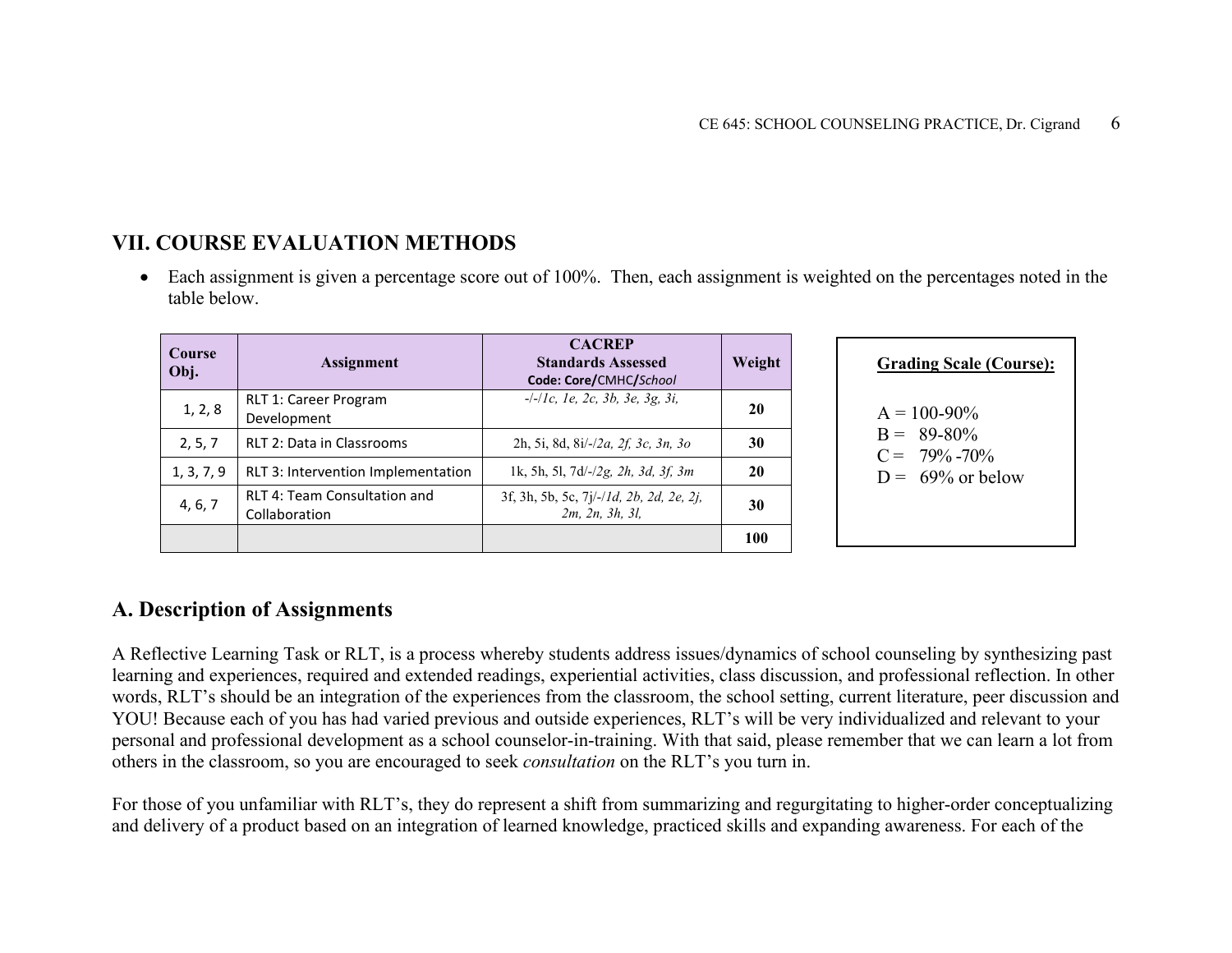RLT's, you will be completing readings and directed tasks, sharing your work with the members of your class, and receiving feedback and support from university and field professionals. Initially the RLT process can feel ambiguous and challenging. Please embrace this growth process! Not only is this consistent with many of the issues facing school counselors, but also provides an opportunity to bring yourself to the process. Before, during and after completing an RLT, remember to ask yourself how this process relates to YOUR professional development in the school counseling field.

1. **RLT 1 – Developmental Career Programming** - Our class is partnering with Dover-Eyota (DE) Middle School to deliver career programming to 8<sup>th</sup> grade students. The DE School Counselor (Ryan McRae) will be administering the assessments; however, they will be scored by WSU CE Counseling students. Based on the DE student scores, WSU CE students will deliver the results to one or more groups of students in a creative, meaningful way, and provide psychoeducation on career types to all students. DE students will be encouraged to use the results of the assessments to develop their course schedule for high school.

Class member responsibilities:

1) Score distributed assessments.

2) As a class, create a career program outline to teach students about Career RIASEC types.

3) Develop a lesson plan using ASCA Mindsets and Behaviors to be administered to small group of DE students assigned to you; and submit lesson plan and corresponding materials to D2L for grading.

4) Facilitate career program and deliver assessment results to students with implementation of lesson plans and classroom management strategies.

5) Integrate a virtual classroom teaching method/tech tool into your program delivery; on one Powerpoint slide, describe the tool and its' uses for school counselors. Be prepared to share in class.

6) Research classroom management strategies for middle school and high school students; on one Powerpoint slide, describe the classroom strategy and its' uses for school counselors. Be prepared to share in class.

7) Submit a 1-2 page double-spaced reflective discussion, focusing on your successes and growth areas related to: 1) event planning, 2) career development with middle school students, 3) program delivery methods, and 4) classroom management methods that can be used in virtual or face-to-face formats.

**RLT 1 - Submit to D2L in 2 documents> 1. Lesson Plan, 2. Tech Tool PP Slide, 3. Classroom Management PP Slide, 4. 1 to-2-page RLT 1 reflection on your professional growth.**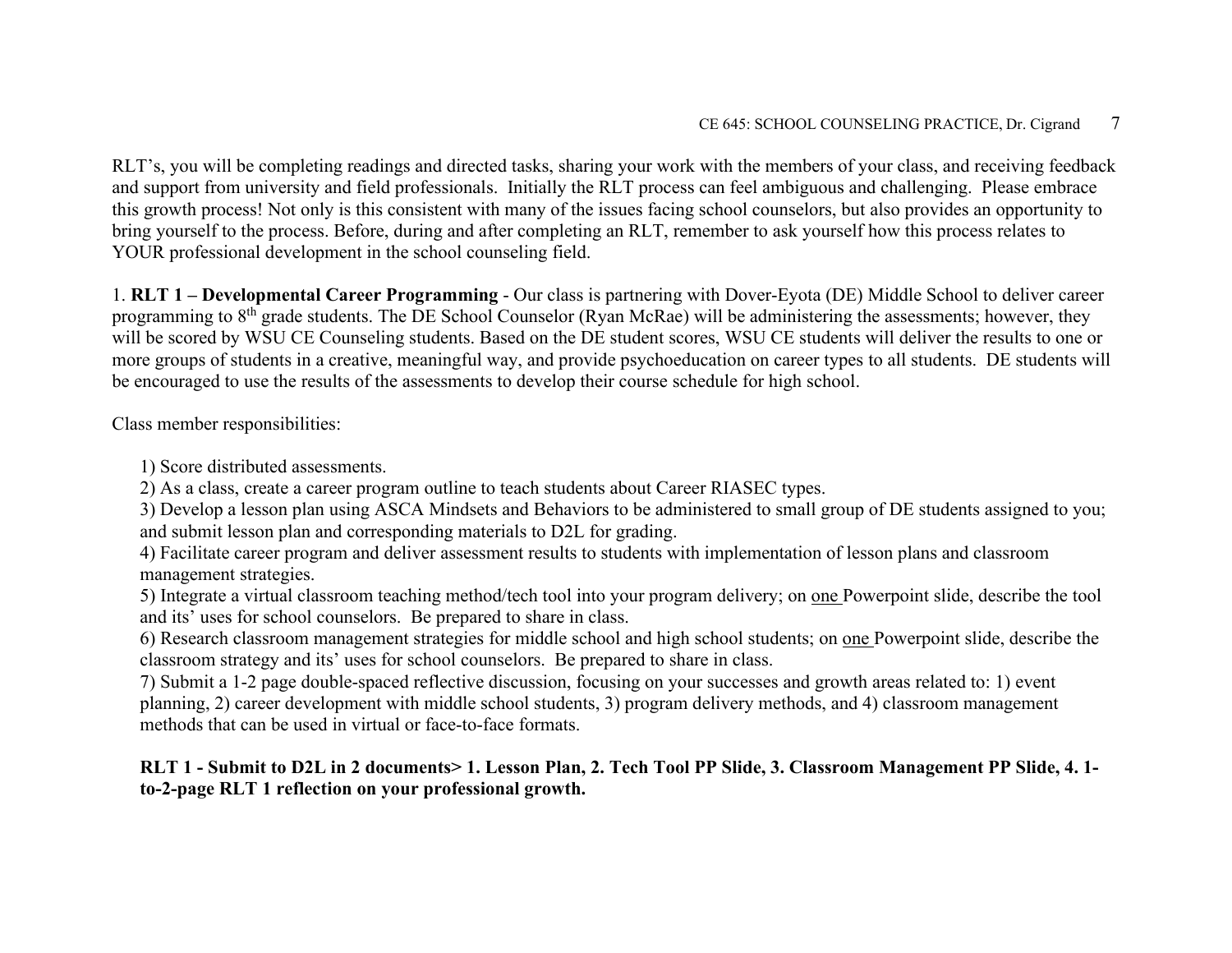2. **RLT 2 – Data Reporting and Classroom Lesson Delivery** – In collaboration with Ridgeway Charter School, the goal of RLT 2 is for you to use real assessment data to effectively create program or grade level goals, design school counseling curriculum, deliver classroom lessons, and measure outcomes of those lessons to elementary students at Ridgeway.

*Part 1: Data Report.* Using state or local level data (MN Report Card, MN Student Survey, SLEDS data, teacher or parent survey data, etc.), develop a 1-2 page report that you will discuss/share with administration and teachers displaying the data and goals in an informative way.

*Part 2: Goals and Lesson Plan Development.* Develop 3 SMART goals for your school and assigned grade level from Part 1. Then, develop an outcome measure for each of these 3 SMART goals.

*Part 3: Lesson Plan and Lesson Delivery.* Develop and deliver a 20-minute lesson plan to your assigned classroom(s) at Ridgeway Charter School. Coordinate with Dr. Cigrand who will conduct a direct observation of one of your lesson deliveries at Ridgeway.

*Part 4: Developmental Reflection.* After you conducted your delivery for RLT 2, part 3, write and submit a **2-page reflection on your professional growth in RLT 2. This should include** a self-evaluation of 1) your instruction, including discussion of knowledge, skills and delivery of content, 2) classroom management, 3) assessment outcome results, and 4) a discussion of areas of strengths and those that need continued development to become a more effective school counselor.

**RLT 2 - Submit to D2L in one document>1. Data Report, Smart Goals, Lesson Plan, Outcome Measures with Results, Reflection**

*NOTE: This may be adapted to a mock scenario if we cannot engage with Ridgeway Charter School.* 

**3. RLT 3 – Individual or Small Group Intervention Development** - The goal of RLT 3 is for you to integrate theory and intervention to effectively address presenting issues students typically face in schools through individual or small group counseling.

*Part 1 and 2:* Research and write a 3-4 page literature review discussing (a) a presenting issue typically faced by students and addressed by school counselors, (b) an intervention method useful for elementary students, (c) an intervention method for middle school students, and (d) an intervention for high school students**.** Use examples of issues students may be battling or may present in individual or small group counseling (e.g., anxiety, racial discrimination, sexuality, self-esteem, coping with death or moving,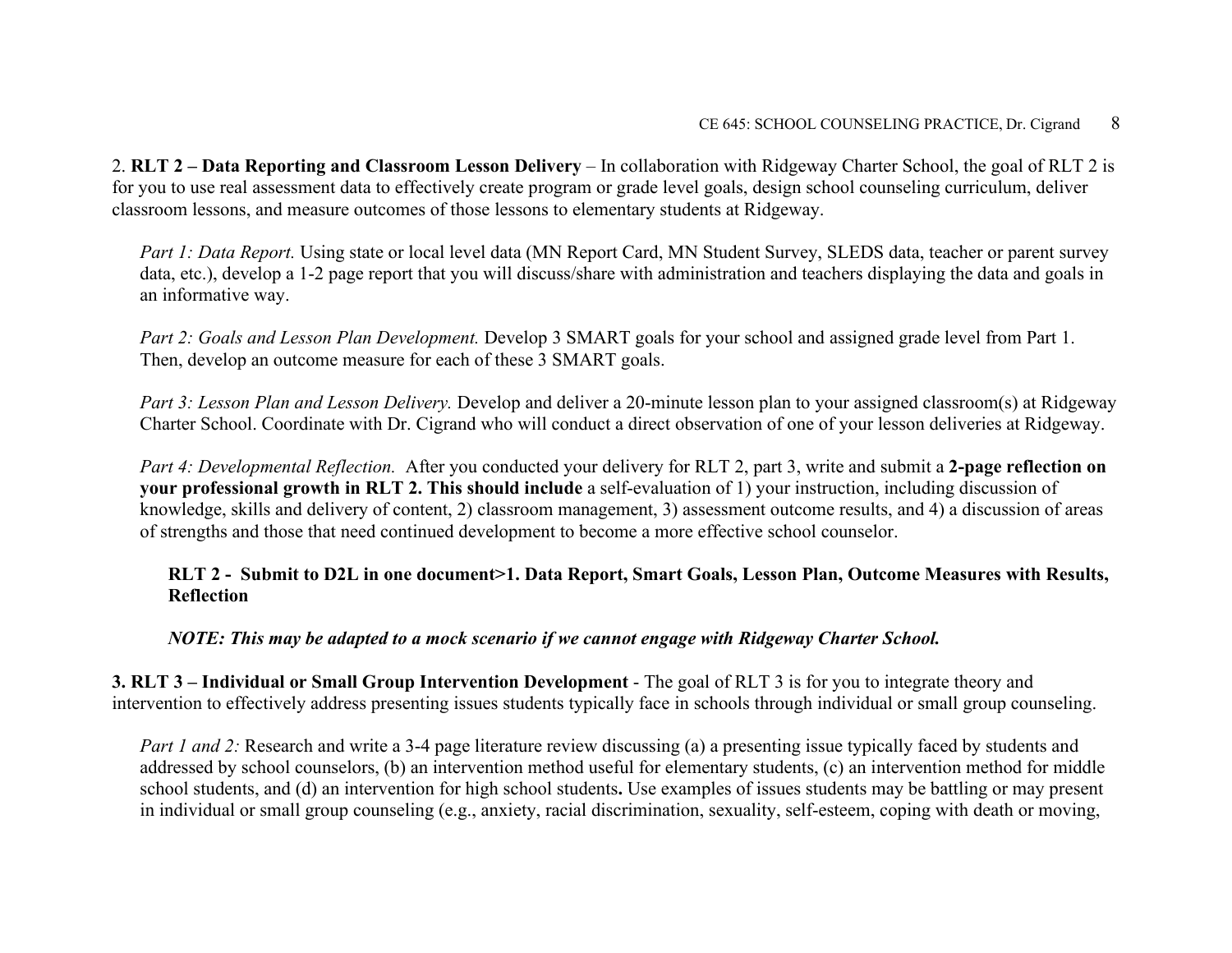school failure, friendships, etc.). Informally present to the class on these interventions.

*Part 3: Create a 4-5 minute video using video modeling principles that demonstrates a skill that would support a student presenting with the issue you researched that could be used in small group or individual counseling.* Upload the video to Mediaspace and submit the video link to the D2L Dropbox.

#### **RLT 3 - Submit to D2L > 1. Literature Review, 2. Video Modeling recording link**

#### 4. **RLT 4** - **Accommodating Students with Disabilities, Collaboration and Consultation, Professional Development**

*Part 1: Prepare a 1-2 page resource guide (it can be front/back) describing an assigned disability and 2 accommodations to support that disability in classrooms.*

Research the disability you have been assigned and identify 2 evidenced-based developmentally appropriate accommodations for K-12 students. Create a one-page handout that could be used with parents or educators with a description of the disability, and 2 accommodations that can support students with that disability**.** 

*Part 2: Informally present information about the disability and 2-3 accommodations to the class.* In this informal 5-minute presentation, you will discuss what you learned about the disability as well as the accommodations for that disability. *Be sure to discuss how these accommodations could be modified for practice at the elementary, middle and high school levels. On the assigned date, share the handout from Part 1 with classmates on D2L Discussion Board.*

*Part 3: 504 Plan Mock Meeting, Reading and Reflection.* You will draw a role to play for a mock 504 meeting. To prepare for the meeting, you will read:<https://www2.ed.gov/about/offices/list/ocr/docs/504-resource-guide-201612.pdf> to know your rights and responsibilities. On the day the mock meeting is scheduled, you will work with a 504 team to prepare a 504 plan for a student with a disability (more to come on this process). Participate in class in the mock 504 meeting.

#### *Part 4: Part 4: Developmental Reflection.*

*Class Reflective Discussion*. In class, participate in a reflective class discussion, focusing on successes and growth areas related to: 1) working with students with disabilities, 2) team meeting facilitation, 3) consultation and collaboration strategies.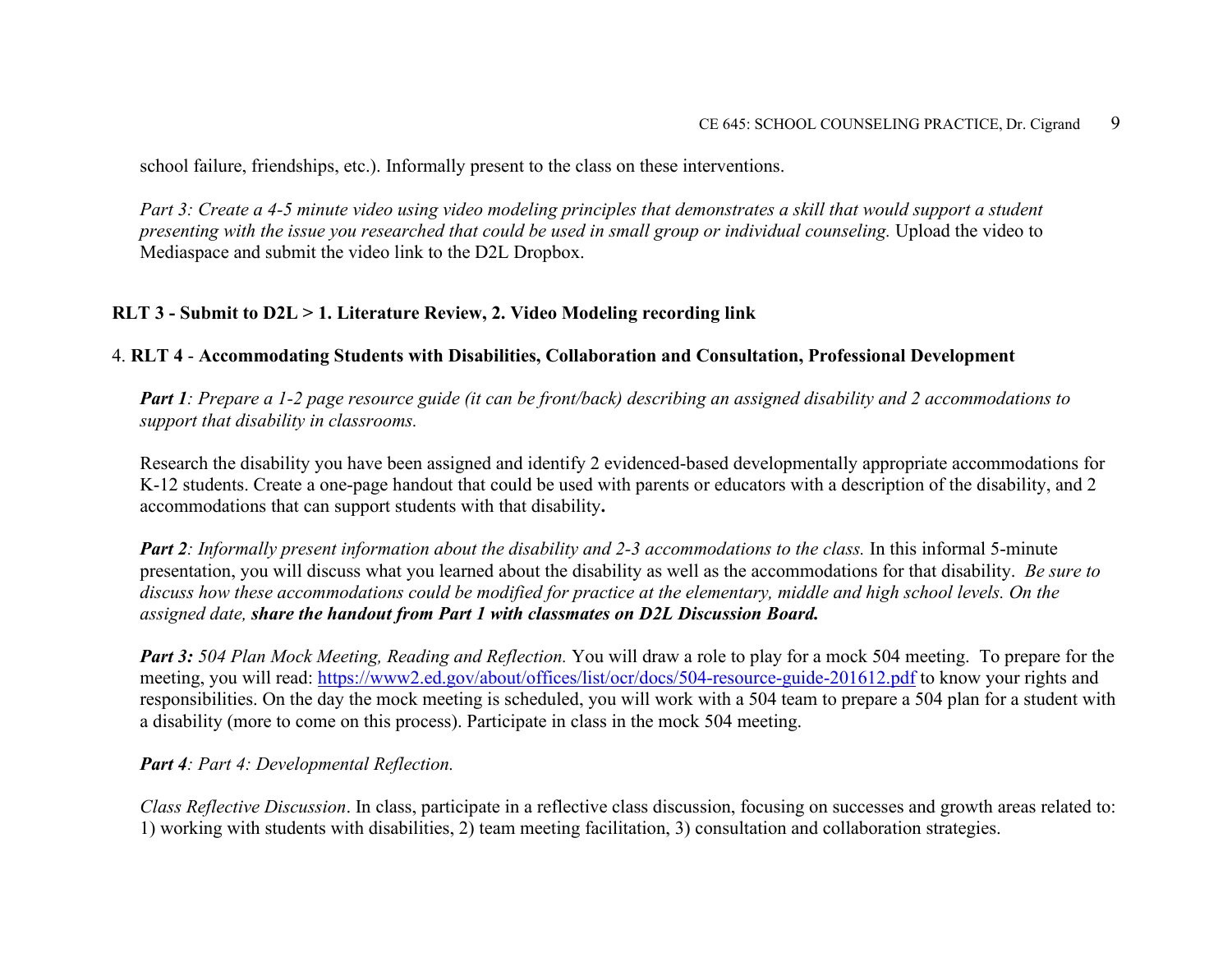*Written Reflective Paper.* Complete the ASCA School Counselor Professional Standards and Competencies Assessment (p. 95-102 in ASCA Model) using the following Likert Scale again:

1-I do not have the knowledge, skills or awareness to fulfill this competency.

2-I have some knowledge, skill or awareness, but would need substantial support to fulfill this competency.

3-I have an adequate amount of knowledge, skill or awareness and could fulfill this competency with supervision.

4-I have a moderate amount of knowledge, skill or awareness regarding this competency and could fulfill this competency effectively without supervision.

5-I have a substantial amount of knowledge, skill or awareness regarding this competency and could teach or model this competency effectively for others.

After completing the assessment, look for key themes that denote your areas of strength and areas of growth based on the assessment results. Write a 3-4 page reflective paper describing these strengths and growth areas, as well as how you intend to develop these competencies in practicum and internship.

#### **RLT 4> Submit to D2L 1. Disability Resource Guide, 2. Developmental Written Paper**

### **B. Grading for Course**

#### **RLT 1 - Submit to D2L > 1. Program Outline and Career program materials, 2. Tech Tool PP Slide**

| <b>Criteria</b>     | Level 4                  | Level 3                                         | <b>Level 2</b>                   | Level 1                                                  |
|---------------------|--------------------------|-------------------------------------------------|----------------------------------|----------------------------------------------------------|
|                     | 5 pts                    | 4 pts                                           | 3 pts.                           | $2 - 0$                                                  |
| <b>Test Scoring</b> | Tests Scored Accurately. | Tests Scored Accurately with 2 to<br>no errors. | Tests Scored with 3 to 5 errors. | Tests not scored on time, or with<br>more than 5 errors. |
|                     | 10 pts                   | $9-8$ pts                                       | 7-6 pts.                         | $5 - ($                                                  |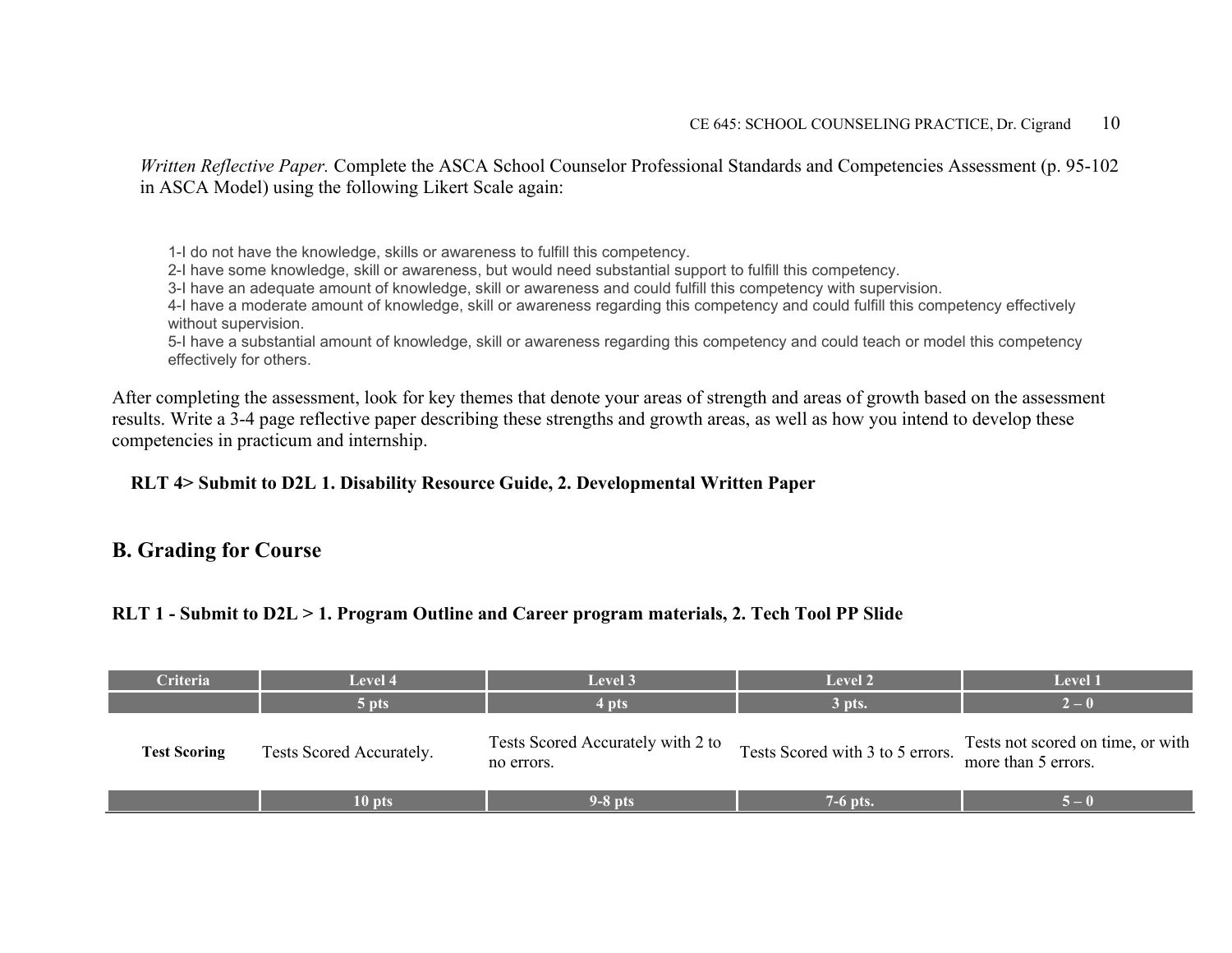| <b>Test Interpretation</b>                        | Results delivered accurately based<br>on test specifications, and<br>demonstrate a creative synthesis of<br>all of the assessments, consider<br>psychosocial and cultural factors,<br>and provide personalized<br>recommendations to the client in a<br>meaningful way. | Results delivered accurately based on<br>test specifications, and demonstrate a<br>synthesis of all of the assessments,<br>consider psychosocial and cultural<br>factors, and provide recommendations<br>to the client in a meaningful way.                                                                                | Most results are delivered<br>accurately based on test<br>specifications and demonstrate<br>basic understanding of most of the<br>assessments and provide<br>recommendations to the client<br>aligned with test results.                                                                            | Some results are not based on test<br>specifications and demonstrate<br>basic understanding of some of the<br>assessments or they provide<br>recommendations to the client that<br>do not align with results or client<br>specifics.                                                                                             |
|---------------------------------------------------|-------------------------------------------------------------------------------------------------------------------------------------------------------------------------------------------------------------------------------------------------------------------------|----------------------------------------------------------------------------------------------------------------------------------------------------------------------------------------------------------------------------------------------------------------------------------------------------------------------------|-----------------------------------------------------------------------------------------------------------------------------------------------------------------------------------------------------------------------------------------------------------------------------------------------------|----------------------------------------------------------------------------------------------------------------------------------------------------------------------------------------------------------------------------------------------------------------------------------------------------------------------------------|
|                                                   | $30 - 28$ pts                                                                                                                                                                                                                                                           | 27-26 pts                                                                                                                                                                                                                                                                                                                  | 25-23 pts.                                                                                                                                                                                                                                                                                          | $22-0$ pts.                                                                                                                                                                                                                                                                                                                      |
| <b>Program Outline and</b><br><b>Materials</b>    | Instructional materials and<br>resources are aligned to<br>instructional purposes, are varied<br>and appropriate to ability levels of<br>students, and actively engage them<br>in ownership of their learning.                                                          | Instructional materials and resources<br>are aligned to instructional purposes,<br>are varied and appropriate to ability<br>levels of students, and actively engage<br>them in ownership of their learning.                                                                                                                | Instructional materials and<br>resources are aligned to<br>instructional purposes, are varied<br>and appropriate to ability levels of<br>in ownership of their learning.                                                                                                                            | Instructional materials and<br>resources are aligned to<br>instructional purposes, are varied<br>and appropriate to ability levels of<br>students, and actively engage them students, and actively engage them<br>in ownership of their learning.                                                                                |
| <b>Instructional</b><br><b>Planning</b>           | Plans and sequences instruction<br>that reflects (a) an understanding of<br>the key content to be delivered, (b)<br>useful engagement strategies for<br>student learning, and (c)<br>developmental needs of students.                                                   | Demonstrates 2 of the following: Plans Demonstrates 1 of the following:<br>and sequences instruction that reflects<br>(a) an understanding of the key content that reflects (a) an understanding<br>to be delivered, (b) useful engagement<br>strategies for student learning, and (c)<br>developmental needs of students. | Plans and sequences instruction<br>of the key content to be delivered,<br>(b) useful engagement strategies<br>for student learning, and (c)<br>developmental needs of students.                                                                                                                     | Does not demonstrate one or more<br>of the following effectively: Plans<br>and sequences instruction that<br>reflects an understanding of the key<br>content to be delivered, useful<br>engagement strategies for student<br>learning, and developmental needs<br>of students.                                                   |
|                                                   | $20 - 18$ pts                                                                                                                                                                                                                                                           | 17-16 pts                                                                                                                                                                                                                                                                                                                  | $15-13$ pts.                                                                                                                                                                                                                                                                                        | $12-0$ pts.                                                                                                                                                                                                                                                                                                                      |
| <b>School Counselor</b><br><b>Tech Tool Slide</b> | Displays a method of using<br>technology that (a) is explained<br>with practical applications to<br>school counseling work, (b) has the<br>potential to engage students or<br>make them more productive, (c) in<br>a visually appealing and<br>informative way.         | Demonstrates 2 of the following:<br>Displays a method of using technology<br>that (a) is explained with practical<br>applications to school counseling<br>work, (b) has the potential to engage<br>students or make them more<br>productive, (c) in a visually appealing<br>and informative way.                           | Demonstrates 1 of the following:<br>Displays a method of using<br>technology that (a) is explained<br>with practical applications to<br>school counseling work, (b) has<br>the potential to engage students or<br>make them more productive, (c) in<br>a visually appealing and<br>informative way. | Does not demonstrates 1 or more of<br>the following effectively: Displays<br>a method of using technology that<br>(a) is explained with practical<br>applications to school counseling<br>work, (b) has the potential to<br>engage students or make them more<br>productive, (c) in a visually<br>appealing and informative way. |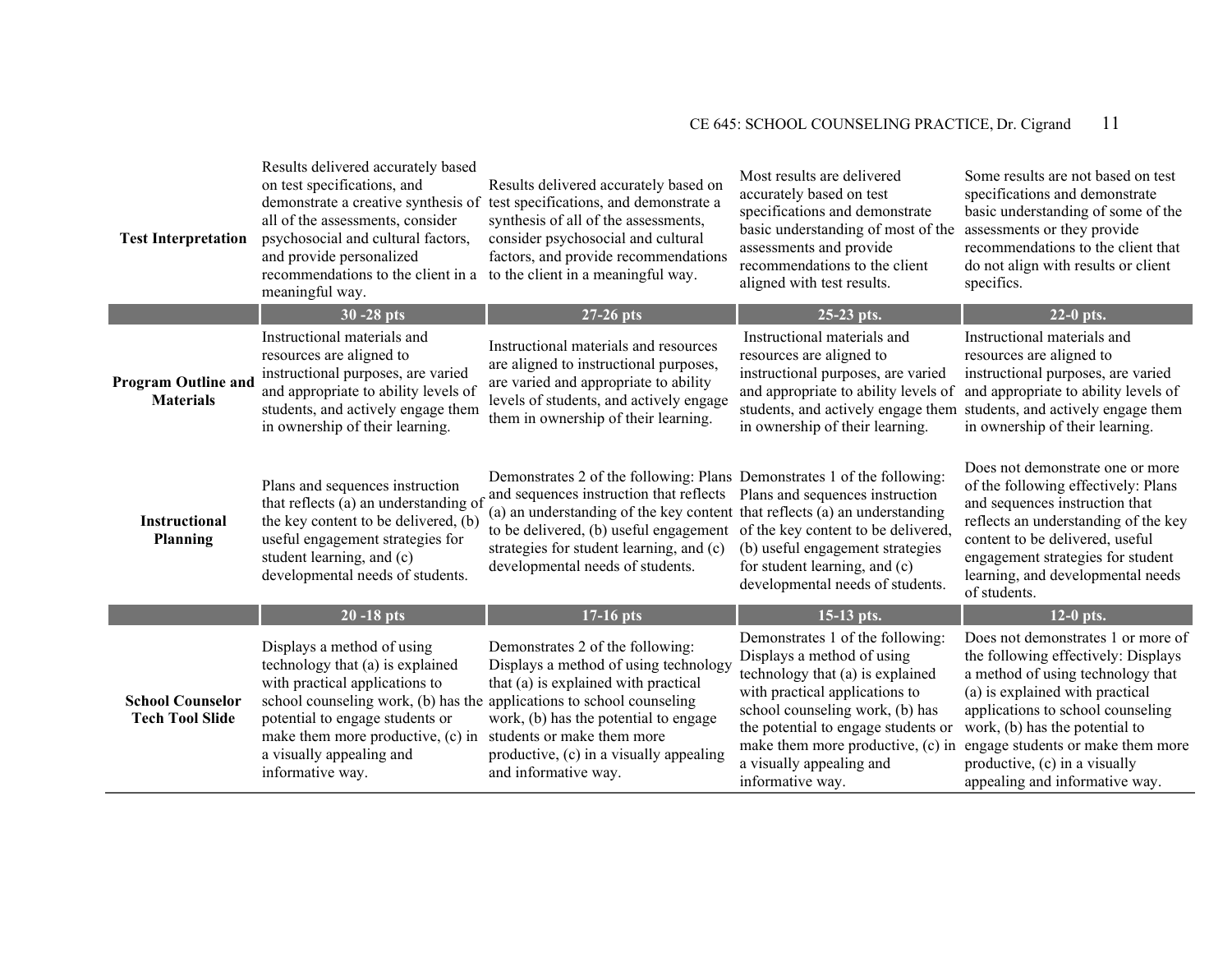| <b>School Counselor</b><br><b>Classroom</b><br>Management<br><b>Strategy</b> | Describes a classroom<br>management strategy that (a) is<br>explained with practical<br>applications to school counseling<br>work, (b) has the potential to<br>engage students or make them<br>more productive, (c) explains<br>strategy articulately to peers. | Struggles with 1 of the following:<br>Describes a classroom management<br>strategy that (a) is explained with<br>practical applications to school<br>counseling work, (b) has the potential<br>to engage students or make them more<br>productive, (c) explains strategy<br>articulately to peers.                                                      | Struggles with 2 of the following,<br>but attempts them: Describes a<br>classroom management strategy<br>that (a) is explained with practical<br>applications to school counseling<br>work, (b) has the potential to<br>engage students or make them<br>more productive, (c) explains<br>strategy articulately to peers. | Struggles with 2 of the following,<br>and/or shows little effort: Describes<br>a classroom management strategy<br>$\ $ that (a) is explained with practical<br>applications to school counseling<br>work, (b) has the potential to<br>engage students or make them more<br>productive, (c) explains strategy<br>articulately to peers.               |
|------------------------------------------------------------------------------|-----------------------------------------------------------------------------------------------------------------------------------------------------------------------------------------------------------------------------------------------------------------|---------------------------------------------------------------------------------------------------------------------------------------------------------------------------------------------------------------------------------------------------------------------------------------------------------------------------------------------------------|--------------------------------------------------------------------------------------------------------------------------------------------------------------------------------------------------------------------------------------------------------------------------------------------------------------------------|------------------------------------------------------------------------------------------------------------------------------------------------------------------------------------------------------------------------------------------------------------------------------------------------------------------------------------------------------|
|                                                                              | $35-33$ pts                                                                                                                                                                                                                                                     | $32-30$ pts                                                                                                                                                                                                                                                                                                                                             | $29-27$ pts.                                                                                                                                                                                                                                                                                                             | $26-0$ pts.                                                                                                                                                                                                                                                                                                                                          |
| <b>Tier One Reflection</b>                                                   | Integrates knowledge of classroom   Struggles with 1 of the following:<br>mgmt. and technology in delivery;<br>engages students through lesson<br>plans that are developmentally<br>strengths and growth areas, and<br>and development.                         | Integrates knowledge of classroom<br>mgmt. and technology in delivery;<br>engages students through lesson plans<br>appropriate; identifies professional that are developmentally appropriate;<br>identifies professional strengths and<br>relates to impact on student growth growth areas, and relates to impact on<br>student growth and development. | Struggles with 2 of the following:<br>mgmt. in delivery; engages<br>students through lesson plans that<br>are developmentally appropriate;<br>identifies professional strengths<br>and growth areas, and relates to<br>impact on student growth and<br>development.                                                      | Struggles with more than 2 of the<br>Integrates knowledge of classroom following: Integrates knowledge of<br>classroom mgmt. in delivery;<br>engages students through lesson<br>plans that are developmentally<br>appropriate; identifies professional<br>strengths and growth areas, and<br>relates to impact on student growth<br>and development. |
|                                                                              |                                                                                                                                                                                                                                                                 |                                                                                                                                                                                                                                                                                                                                                         |                                                                                                                                                                                                                                                                                                                          |                                                                                                                                                                                                                                                                                                                                                      |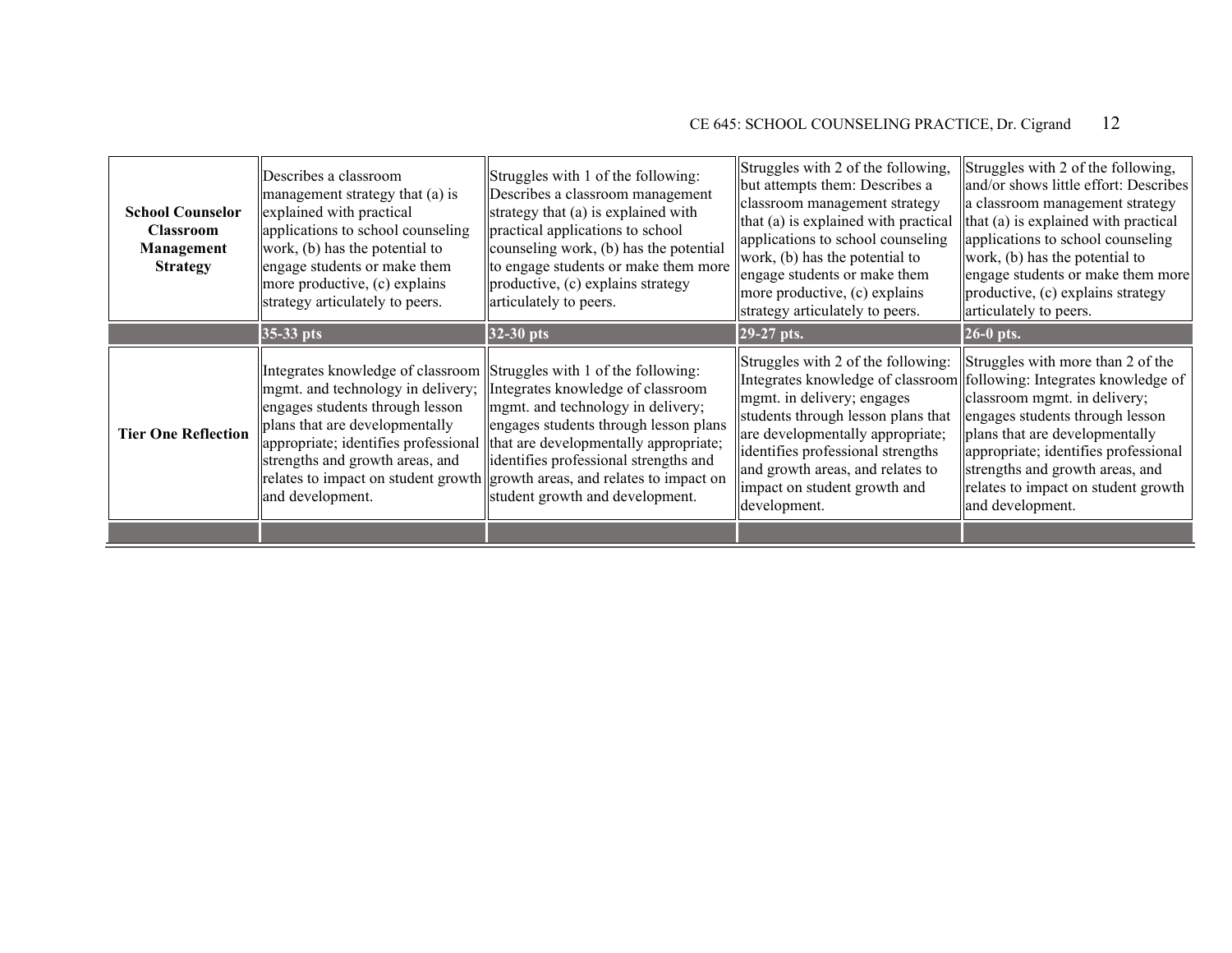#### **RLT 2 - Submit to D2L > 1. Data Report, Smart Goals, Outcome Measures, Lesson Plan, Mediaspace link of lesson, Reflection**

#### **RLT 2: Classroom Teaching and Management**

| <b>Assessment</b>    | <b>Expectations</b>                                          | <b>Comments/Feedback</b> | <b>Score</b> |
|----------------------|--------------------------------------------------------------|--------------------------|--------------|
| Part 1: Data Report  | Uses data to develop curriculum; presents data               |                          | /20          |
|                      | accurately and effectively to advocate for students'         |                          |              |
|                      | needs and counseling program goals                           |                          |              |
| Part 2: SMART Goals  | Develops SMART goals based on data and SLO                   |                          | /20          |
| and Outcome Measures | assessments which are developmentally appropriate            |                          |              |
|                      | and aligned to goals and corresponding curriculum.           |                          |              |
|                      |                                                              |                          |              |
| Part 3a: Lesson Plan | Develops lesson and instructional strategies to meet student |                          | /20          |
| development          | needs and school goals and is based on assessment data and   |                          |              |
|                      | evidenced-based strategies.                                  |                          |              |
| Part 3b: Lesson Plan | Use of classroom management technique(s) is present;         |                          | /20          |
| Delivery             | effectively delivers class lesson in engaging and            |                          |              |
|                      | knowledgeable way; connected to ASCA                         |                          |              |
|                      | mindsets/behaviors.                                          |                          |              |
| Reflection           | Integrates knowledge of data into Tier 1 and Tier 2          |                          | /20          |
|                      | intervention development engages students through lesson     |                          |              |
|                      | plans that are developmentally appropriate; identifies       |                          |              |
|                      | professional strengths and growth areas, and relates to      |                          |              |
|                      | impact on student growth and development.                    |                          |              |
| Total                |                                                              |                          | /100         |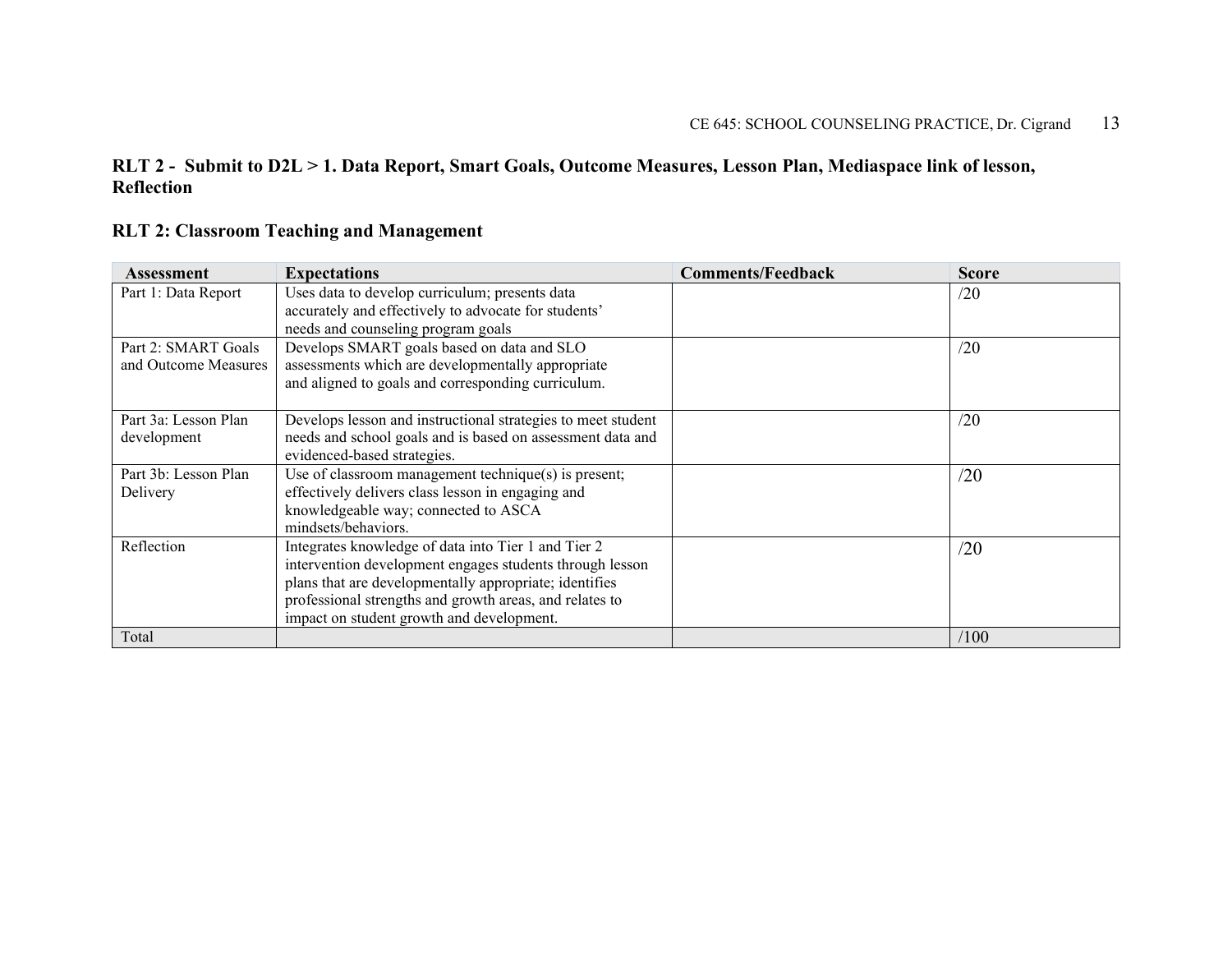| RLT 3 - Submit to D2L > 1. Literature Review, 2. Video Modeling recording. |  |  |  |  |  |  |
|----------------------------------------------------------------------------|--|--|--|--|--|--|
|----------------------------------------------------------------------------|--|--|--|--|--|--|

| RLT <sub>3</sub>                                       | Expectations                                                                                                                                                                                                                                            |                                                                                                                                                                                                                                                            |  | Comments                                                                                                                                                                                                                                                                                                                               |                                                                                                                                                                                                                                                                                                                                                      | Score |
|--------------------------------------------------------|---------------------------------------------------------------------------------------------------------------------------------------------------------------------------------------------------------------------------------------------------------|------------------------------------------------------------------------------------------------------------------------------------------------------------------------------------------------------------------------------------------------------------|--|----------------------------------------------------------------------------------------------------------------------------------------------------------------------------------------------------------------------------------------------------------------------------------------------------------------------------------------|------------------------------------------------------------------------------------------------------------------------------------------------------------------------------------------------------------------------------------------------------------------------------------------------------------------------------------------------------|-------|
| Part 1: Literature                                     |                                                                                                                                                                                                                                                         | Clear summary of research-based interventions; applicable<br>/30                                                                                                                                                                                           |  |                                                                                                                                                                                                                                                                                                                                        |                                                                                                                                                                                                                                                                                                                                                      |       |
| Review                                                 |                                                                                                                                                                                                                                                         | in schools; APA style and formatting; polished writing.                                                                                                                                                                                                    |  |                                                                                                                                                                                                                                                                                                                                        |                                                                                                                                                                                                                                                                                                                                                      |       |
| Part 2: Informal                                       |                                                                                                                                                                                                                                                         | Knowledgeable of interventions; considers applications to                                                                                                                                                                                                  |  |                                                                                                                                                                                                                                                                                                                                        |                                                                                                                                                                                                                                                                                                                                                      | /20   |
| Presentation                                           |                                                                                                                                                                                                                                                         | the SC field at various levels or with various presenting                                                                                                                                                                                                  |  |                                                                                                                                                                                                                                                                                                                                        |                                                                                                                                                                                                                                                                                                                                                      |       |
|                                                        |                                                                                                                                                                                                                                                         | concerns; articulate and confident in presenting.                                                                                                                                                                                                          |  |                                                                                                                                                                                                                                                                                                                                        |                                                                                                                                                                                                                                                                                                                                                      |       |
| Part 3: Video Modeling                                 |                                                                                                                                                                                                                                                         | See Powerpoint and rubric on Video Modeling                                                                                                                                                                                                                |  |                                                                                                                                                                                                                                                                                                                                        |                                                                                                                                                                                                                                                                                                                                                      | /50   |
| <b>Total Score</b>                                     |                                                                                                                                                                                                                                                         |                                                                                                                                                                                                                                                            |  |                                                                                                                                                                                                                                                                                                                                        |                                                                                                                                                                                                                                                                                                                                                      | /100  |
| RLT <sub>3</sub>                                       |                                                                                                                                                                                                                                                         |                                                                                                                                                                                                                                                            |  |                                                                                                                                                                                                                                                                                                                                        |                                                                                                                                                                                                                                                                                                                                                      |       |
| Literature Review                                      | 30-28 points                                                                                                                                                                                                                                            | 27-25 points                                                                                                                                                                                                                                               |  | 24-20 points                                                                                                                                                                                                                                                                                                                           | 19 or fewer points                                                                                                                                                                                                                                                                                                                                   |       |
| Intervention<br>Description<br>APA style and<br>format | Summarizes interventions<br>using relevant sources, is<br>applicable to student issue,<br>and can apply the<br>intervention to SC practice at<br>all three levels.<br>Follows APA stylistic<br>conventions. Two or fewer<br>formatting errors per page. | Summarizes interventions using<br>relevant sources, is applicable to<br>student issue, and can apply the<br>intervention to SC practice at all<br>2 out of 3 levels.<br>Follows APA stylistic<br>conventions. Five or fewer<br>formatting errors per page. |  | Demonstrates 2 of the<br>following: Summarizes<br>interventions using relevant<br>sources, is applicable to student<br>issue, and can apply the<br>intervention to SC practice at 2<br>out of three levels.<br>Difficulty following APA<br>stylistic conventions; colloquial<br>language. Five or fewer<br>formatting errors per page. | Struggles to demonstrate 2 or<br>more of the following:<br>Summarizes interventions using<br>relevant sources, is applicable to<br>student issue, and can apply the<br>intervention to SC practice at all<br>three levels.<br>Difficulty following APA<br>stylistic conventions; colloquial<br>language. Five or more<br>formatting errors per page. |       |
| Informal<br>Presentation                               | 20-19 points                                                                                                                                                                                                                                            | 18-16 points                                                                                                                                                                                                                                               |  | $15-13$ points                                                                                                                                                                                                                                                                                                                         | 12 or fewer points                                                                                                                                                                                                                                                                                                                                   |       |
| Knowledge and<br>application of<br>interventions       | Your review suggests that<br>you read and understood the<br>interventions completely<br>before you presented them,<br>and considered novel,                                                                                                             | Your review suggests that you<br>read and understood the<br>interventions completely before<br>you presented them, and could                                                                                                                               |  | Your review suggests that you<br>probably read, but only partially<br>understood, the articles before<br>you presented them, and could                                                                                                                                                                                                 | Your review doesn't suggest that<br>you read or understood the<br>articles at all before you wrote<br>about them, and/or could not                                                                                                                                                                                                                   |       |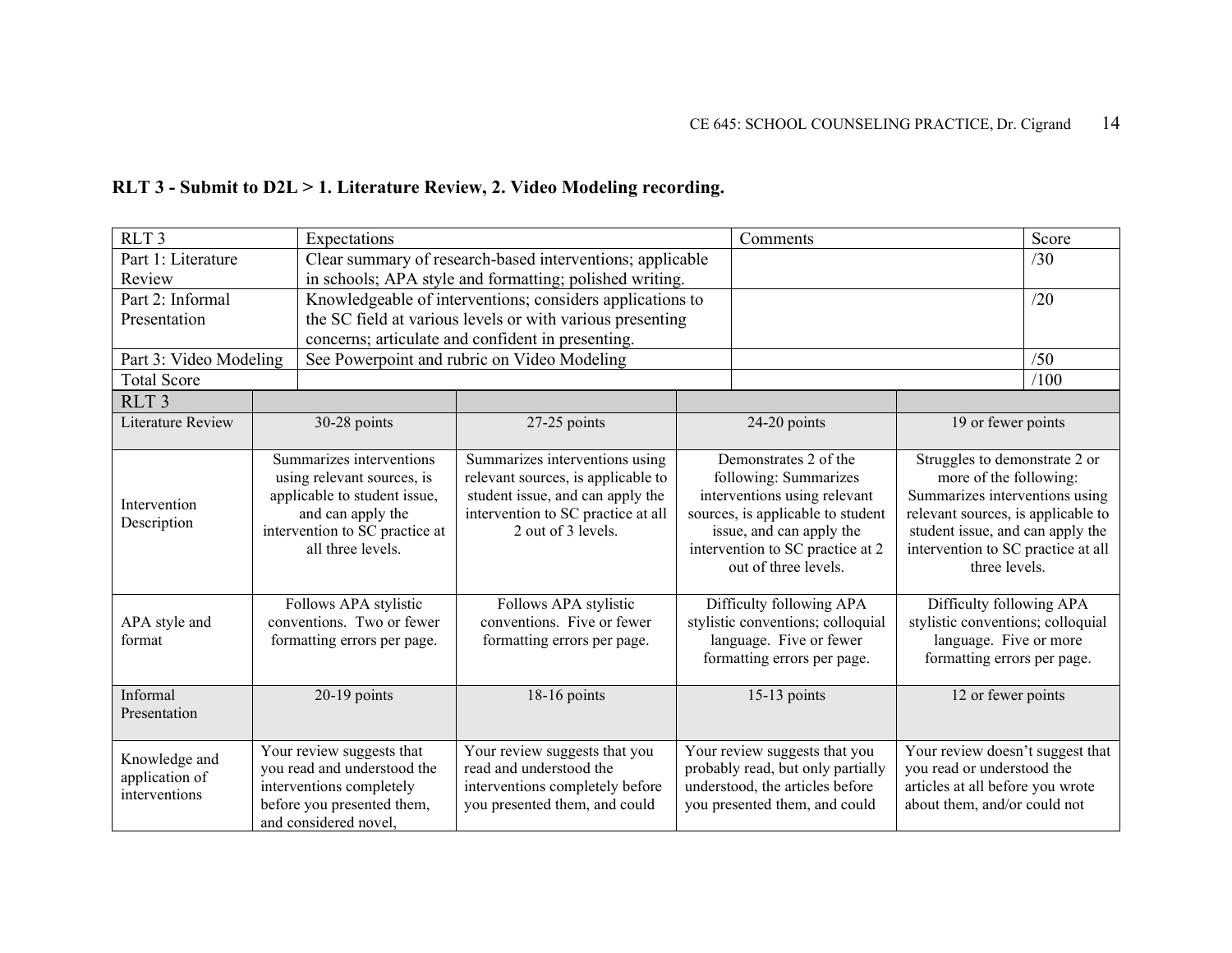|                      | creative, or impactful<br>applications of them with<br>students.                                                                                                                                                                                                                                                                                                   | conventionally apply the<br>applications with students.                                                                                                                                                                                                                                                                                                       | conventionally apply the<br>applications with students.                                                                                                                                                                                                                                                                                                     | conventionally apply the<br>applications with students.                                                                                                                                                                                                                                                                                                             |
|----------------------|--------------------------------------------------------------------------------------------------------------------------------------------------------------------------------------------------------------------------------------------------------------------------------------------------------------------------------------------------------------------|---------------------------------------------------------------------------------------------------------------------------------------------------------------------------------------------------------------------------------------------------------------------------------------------------------------------------------------------------------------|-------------------------------------------------------------------------------------------------------------------------------------------------------------------------------------------------------------------------------------------------------------------------------------------------------------------------------------------------------------|---------------------------------------------------------------------------------------------------------------------------------------------------------------------------------------------------------------------------------------------------------------------------------------------------------------------------------------------------------------------|
| Video Modeling       | 50-48 points                                                                                                                                                                                                                                                                                                                                                       | 47-45 points                                                                                                                                                                                                                                                                                                                                                  | 44-40 points                                                                                                                                                                                                                                                                                                                                                | 39 or fewer points                                                                                                                                                                                                                                                                                                                                                  |
| Skill Description    | Includes both a clear<br>description of skill, and<br>developmental considerations<br>for the target student<br>population.                                                                                                                                                                                                                                        | Includes clear description of<br>skill, but steps or developmental<br>considerations for the target<br>student population is not amply<br>considered.                                                                                                                                                                                                         | Description of skill is unclear,<br>however, developmental<br>considerations for the target<br>student population are included.                                                                                                                                                                                                                             | Description of skill, is unclear;<br>does not include developmental<br>considerations for the target<br>student population.                                                                                                                                                                                                                                         |
| Video<br>Development | All of the following<br>components are present in the<br>video: the student creates a<br>$(a)$ defines the skill, $(b)$<br>divides skill into a clear<br>series of steps within the<br>video (c) then performs the<br>skill through modeling, and<br>(d) explains use of the skill<br>either through text, or verbal<br>descriptions, or visual<br>demonstrations. | Three of the following<br>components are present in the<br>video: the student creates a (a)<br>defines the skill, (b) divides<br>skill into a clear series of steps<br>within the video (c) then<br>performs the skill through<br>modeling, and (d) explains use<br>of the skill either through text,<br>or verbal descriptions, or visual<br>demonstrations. | Two of the following<br>components are present in the<br>video: the student creates a (a)<br>defines the skill, (b) divides<br>skill into a clear series of steps<br>within the video (c) then<br>performs the skill through<br>modeling, and (d) explains use<br>of the skill either through text,<br>or verbal descriptions, or visual<br>demonstrations. | One or none of the following<br>components are present in the<br>video: the student creates a (a)<br>defines the skill, (b) divides skill<br>into a clear series of steps within<br>the video (c) then performs the<br>skill through modeling, and (d)<br>explains use of the skill either<br>through text, or verbal<br>descriptions, or visual<br>demonstrations. |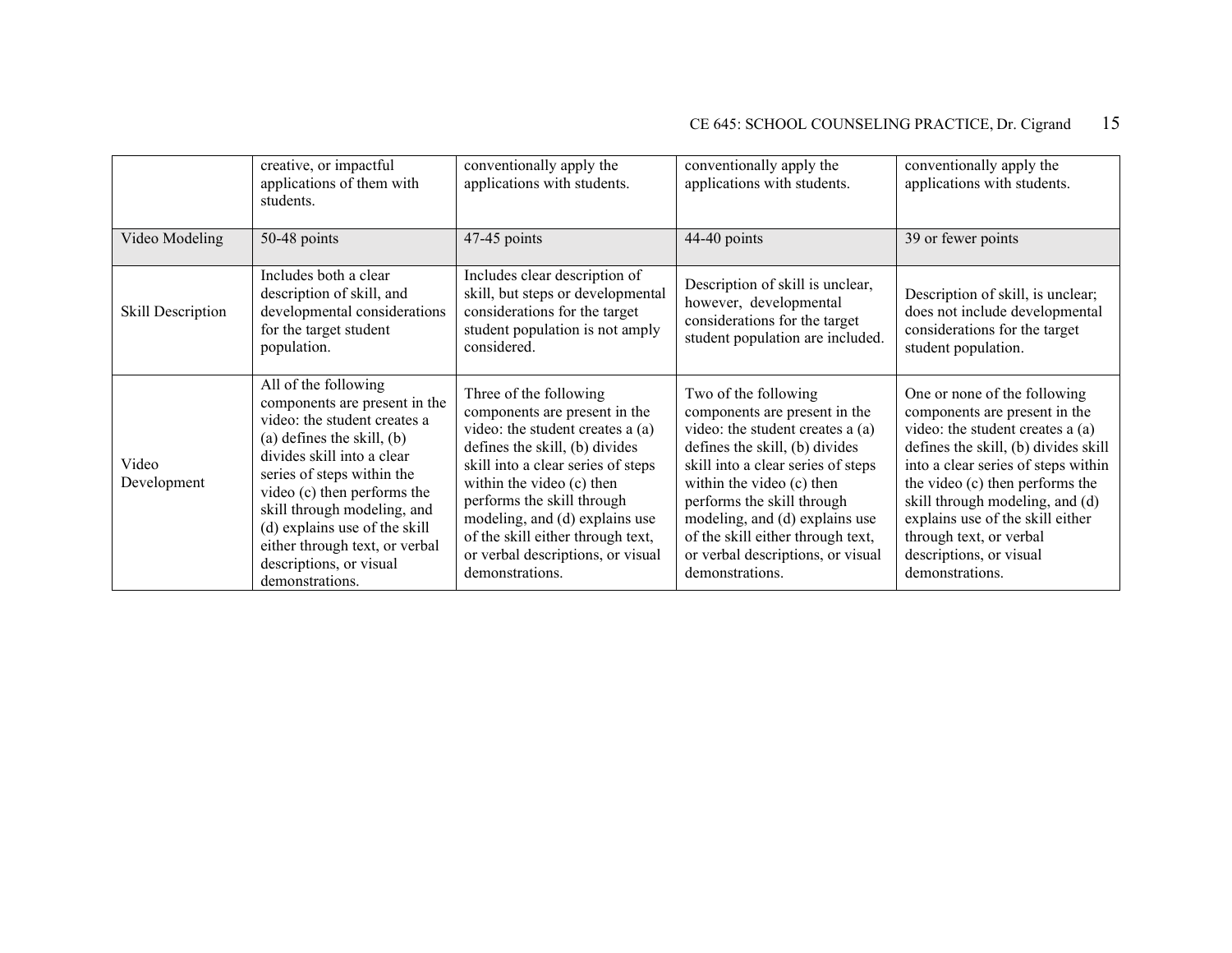### **RLT 4 - Submit to D2L > Disability Resource Guide**

#### RLT 4 **Accommodating Students with Disabilities, Collaboration and Consultation**

| <b>RLT 3:</b> Accommodating Students with Disabilities, Collaboration and Consultation                                                                                                                                                                                   |      |
|--------------------------------------------------------------------------------------------------------------------------------------------------------------------------------------------------------------------------------------------------------------------------|------|
| Resource Guide – Research-based information. Info is useful to parents or other educators. Non-judgmental language.                                                                                                                                                      | /30  |
| Comments:                                                                                                                                                                                                                                                                |      |
|                                                                                                                                                                                                                                                                          |      |
|                                                                                                                                                                                                                                                                          |      |
|                                                                                                                                                                                                                                                                          |      |
| Informal Presentation – Uses EBP. Articulates knowledge professionally and without reading to class. Discusses<br>accommodations for elementary, middle school and high school students. Considers multiple applications to<br>comprehensive school counseling programs. | /30  |
| Comments:                                                                                                                                                                                                                                                                |      |
| 504 Plan Mock Meeting, Reading and Reflection - Articulates strengths and growth areas relative to development.<br>Considers school counselor's role as leader in schools, and in collaboration and consultation.                                                        | /40  |
| Comments:                                                                                                                                                                                                                                                                |      |
|                                                                                                                                                                                                                                                                          |      |
|                                                                                                                                                                                                                                                                          |      |
|                                                                                                                                                                                                                                                                          |      |
|                                                                                                                                                                                                                                                                          |      |
| <b>Total Score:</b>                                                                                                                                                                                                                                                      | /100 |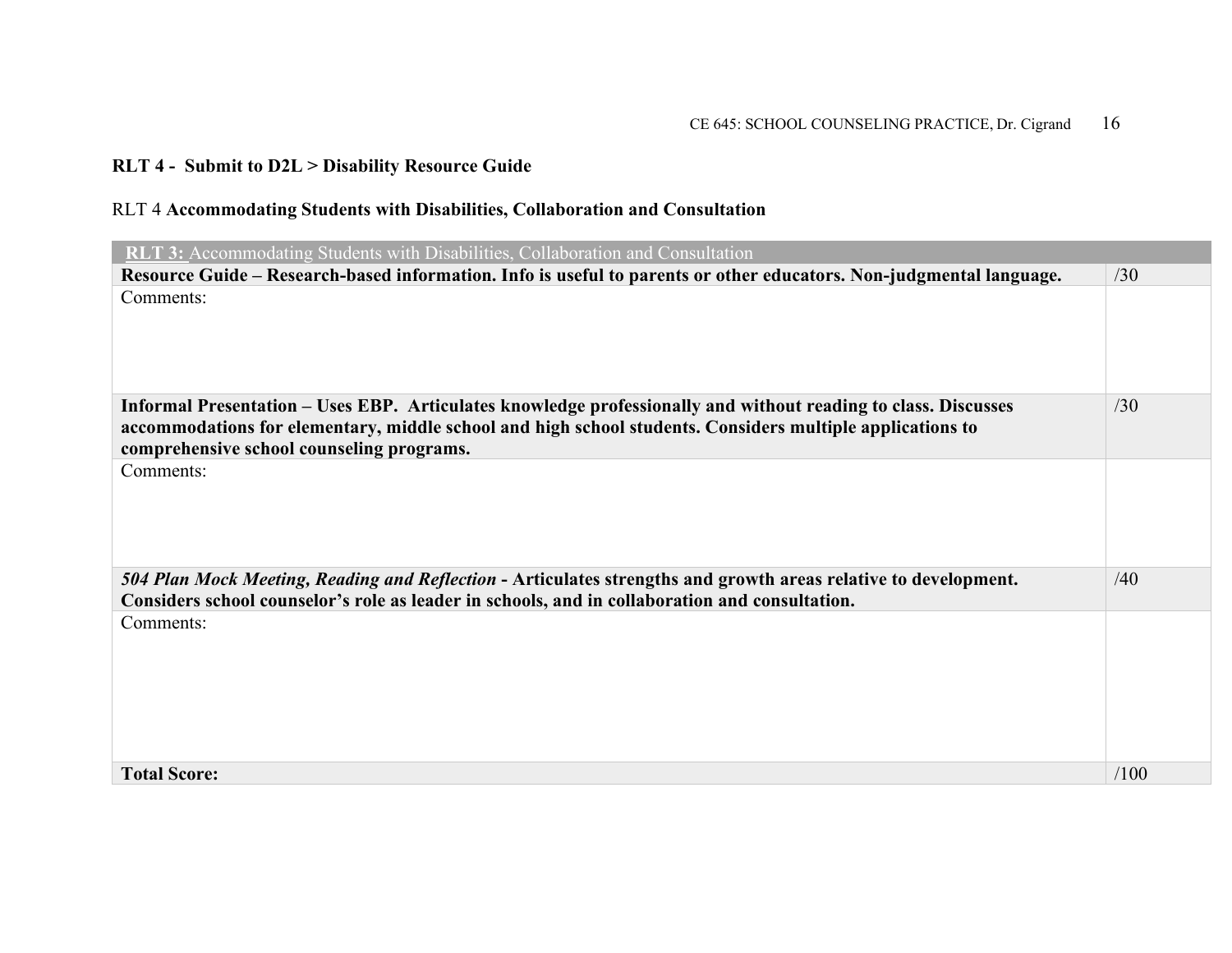| <b>ASCA</b><br>Competency<br>Reflection<br>Developmental<br>Paper                   | $40-38$ points                                                                                                                                     | 37-35 points                                                                                                                              | 34-32 points                                                                                                                                                          | 31 or fewer points                                                                                                                                                  |
|-------------------------------------------------------------------------------------|----------------------------------------------------------------------------------------------------------------------------------------------------|-------------------------------------------------------------------------------------------------------------------------------------------|-----------------------------------------------------------------------------------------------------------------------------------------------------------------------|---------------------------------------------------------------------------------------------------------------------------------------------------------------------|
| Identifies thematic<br>areas of strength                                            | Identifies four thematic areas<br>of strength based on the<br><b>ASCA School Counseling</b><br>Competency Assessment.                              | Identifies three thematic areas<br>of strength based on the<br><b>ASCA School Counseling</b><br>Competency Assessment.                    | Identifies two thematic areas of<br>strength based on the ASCA<br>School Counseling Competency<br>Assessment.                                                         | Identifies one or fewer thematic<br>areas of strength based on the<br><b>ASCA School Counseling</b><br>Competency Assessment.                                       |
| Identifies thematic<br>areas for growth                                             | Identifies four thematic areas<br>of growth based on the<br><b>ASCA School Counseling</b><br>Competency Assessment.                                | Identifies three thematic areas<br>of growth based on the ASCA<br>School Counseling<br>Competency Assessment.                             | Identifies two thematic areas of<br>growth based on the ASCA<br>School Counseling Competency<br>Assessment.                                                           | Identifies one or fewer thematic<br>areas of growth based on the<br><b>ASCA School Counseling</b><br>Competency Assessment.                                         |
| Evaluates Own<br>Performance with<br>self-awareness, as<br>aligned with<br>evidence | Displays a strong<br>understanding of their own<br>areas of strength and growth<br>and provides substantial<br>evidence for their<br>determination | Displays a strong<br>understanding of their own<br>areas of strength and growth<br>and provides some evidence<br>for their determination. | Displays an under-developed<br>understanding of their own areas<br>of strength and growth and<br>provides some evidence for their<br>determination.                   | Displays an under-developed or<br>incongruent understanding of<br>their own areas of strength and<br>growth or provides little evidence<br>for their determination. |
| Establishes goals<br>for professional<br>development and<br>improvement             | Identifies four goal areas for<br>professional development,<br>with a clear plan to achieve<br>those goals.                                        | Identifies three goal areas for<br>professional development,<br>with a clear plan to achieve<br>those goals.                              | Identifies two goal areas for<br>professional development, with a<br>clear plan to achieve those two<br>goals, or 3/4 goals with an<br>unclear plan to achieve goals. | Goal areas for professional<br>development are not clearly<br>established nor planned with<br>thoughtful consideration.                                             |

### **VIII. UNIVERSITY EXPECTATIONS & COURSE POLICIES**

#### **A. University Expectations and Resources**

**Diversity Statement:** This is meant to be a safe, welcoming, and inclusive classroom environment for students of all races, ethnicities, sexual orientations, gender identities/variances, ages, religions, economic classes, and ability statuses. As such, you will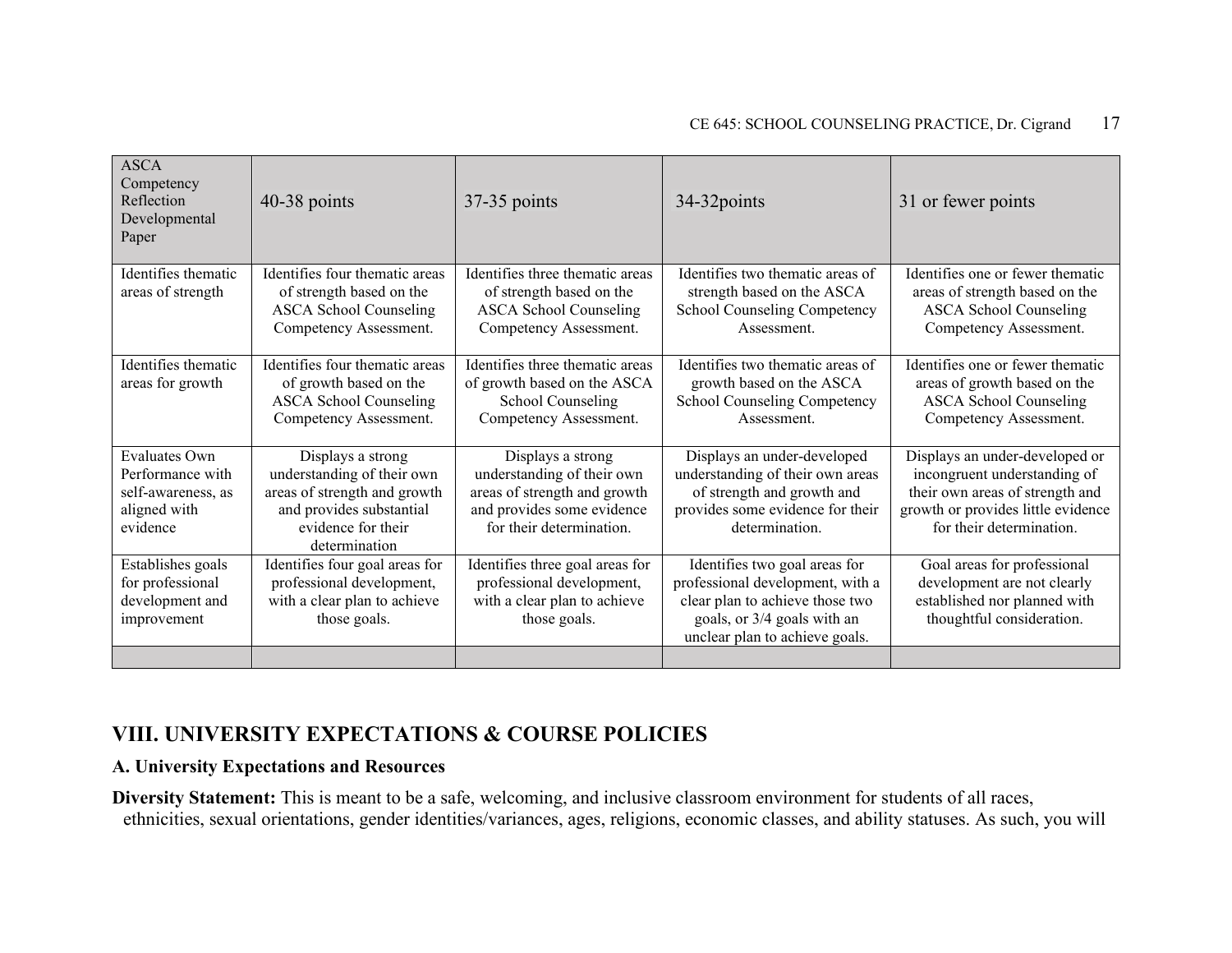be encouraged and challenged to use language and basic counseling techniques that are respectful, inclusive, representative and culturally appropriate.

- **Academic Integrity:** Students are expected to practice professionalism and academic integrity in all assignments and class discussions. This includes but is not limited to treating other students and the professor respectfully, engaging in meaningful class discussions, thinking and writing critically and thoughtfully, creating original works, and citing all resources using APA format. Plagiarism will result in loss of credit for this course, and further consequences may result from the university system. The collegiate policy on plagiarism and cheating is outlined in the Student Handbook. It is your responsibility to be aware of this policy. You can also find it online at: [http://www.winona.edu/sld/academicintegrity.asp.](http://www.winona.edu/sld/academicintegrity.asp)
- **Electronic Device Notice:** As a matter of courtesy to your classmates and the instructor, please turn off your beepers, cell phones, and any other electronic devices that make any noise.
- **Laptop/PDA Policy:** Excluding students with a documented disability, the use of laptops and PDAs in class is prohibited without prior permission of the instructor.
- **Class Visitor Policy:** Due to the clinical nature of this course in this curriculum, visitors of any age are not allowed without prior permission of the instructor.
- **E-mail Policy:** You are assigned a university e-mail account that will be used by professors. Students should make every effort to get to know their account and check it regularly.
- **Accommodations:** Students with documented disabilities who may need accommodations, who have any medical emergency information the instructor should know of, or who need special arrangements in the event of an evacuation, should make an appointment with the instructor as soon as possible, no later than the 1st week of the term. According to Section 504 of the Rehabilitation Act of 1973, students with disabilities have the right to receive necessary reasonable accommodations and support services to allow equal access at Winona State University. If you have a disability that requires accommodations, you are eligible for support through access services, found at [http://www.winona.edu/accessservices/gettingstarted.asp.](http://www.winona.edu/accessservices/gettingstarted.asp)
- **Commitment to Inclusive Excellence:** WSU recognizes that our individual differences can deepen our understanding of one another and the world around us, rather than divide us. In this class, people of all ethnicities, genders and gender identities, religions, ages, sexual orientations, disabilities, socioeconomic backgrounds, regions, and nationalities are strongly encouraged to share their rich array of perspectives and experiences. If you feel your differences may in some way isolate you from WSU's community or if you have a need of any specific accommodations, please speak with the instructor early in the semester about your concerns and what we can do together to help you become an active and engaged member of our class and community. Campus resources for students: [http://www.winona.edu/diversity/estatement.asp.](http://www.winona.edu/diversity/estatement.asp)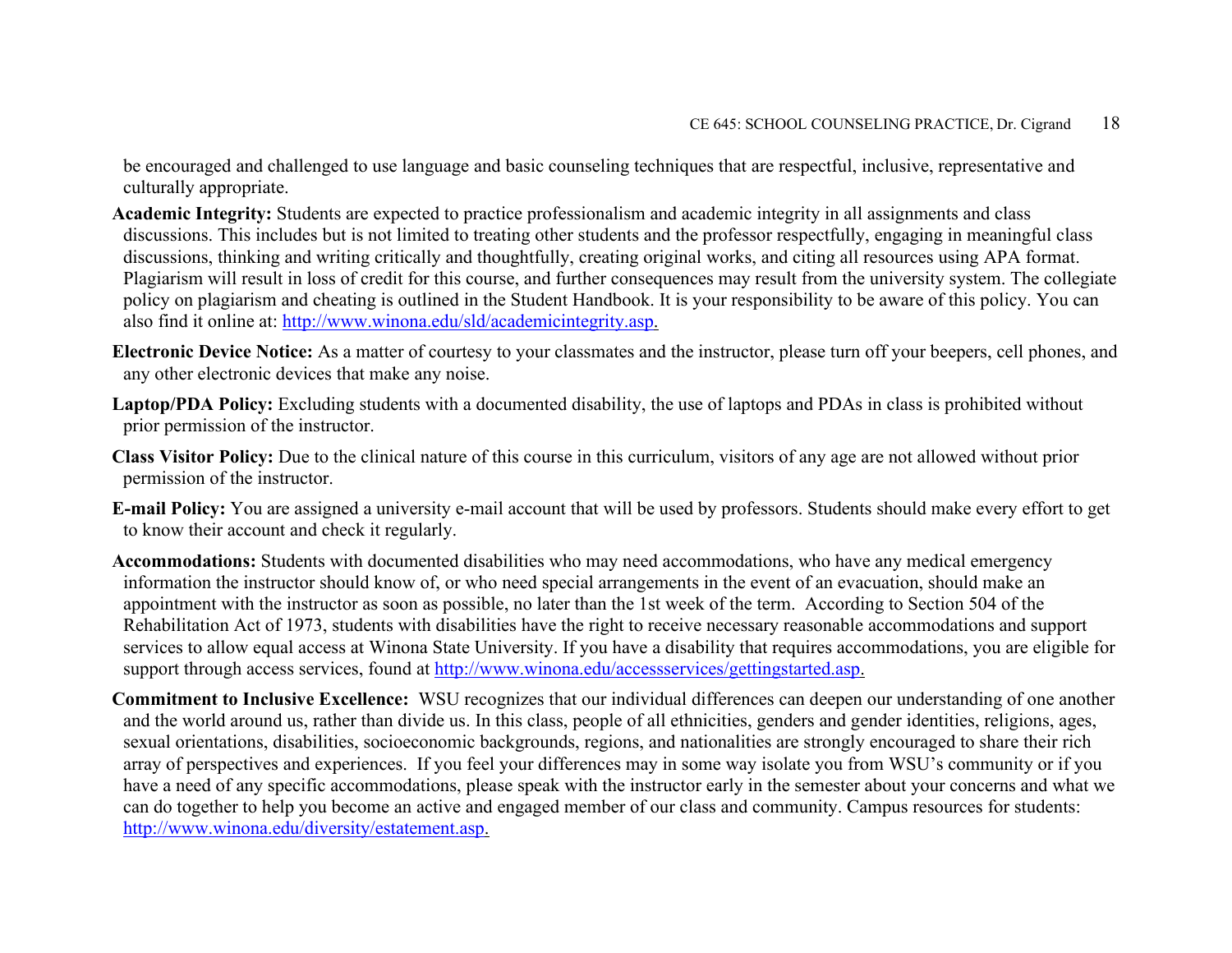#### **B. Graduate Student Resources**

**General Information:** Academic calendar, forms and other procedures for graduate students can be found at <http://www.winona.edu/gradstudies/currentstudents.asp>

WSU-Rochester Student & Campus Services, UCR Room SS128, 285-7100, [\(www.winona.edu/rochester/\)](http://www.winona.edu/rochester/): RCTC Counseling Center, UCR Room SS133; 285-7260 [\(www.rctc.edu/counseling\\_career\\_center/\)](http://www.rctc.edu/counseling_career_center/) UCR Learning Center, UCR Room AT306; 285-7182

**Counseling Services:** Graduate school can be very stressful. Counselors are available in Winona and through partnership with RCTC on the UCR campus to help you with a wide range of difficulties.

WSU counselors in Winona are located in the Integrated Wellness Complex 222 and they can be reached at 457-5330. The RCTC Counseling Center is located in SS 133 and can be reached at 285-7260.

**Other Support Services:** WSU-Rochester Student & Campus Services Office and the WSU Inclusion and Diversity Office are dedicated to helping students of all races, ethnicities, economic backgrounds, nationalities, and sexual orientations. They offer tutoring and a wide range of other resources.

The WSU-R Student & Campus Services Office is located in Room SS128 on the UCR campus and can be reached at 285-7100. The WSU Inclusion & Diversity Office is located in Kryzsko Commons Room 122, and they can be reached at 457-5595. Information about the *KEAP Center*, dedicated to supporting diversity on campus, can be found here: [http://www.winona.edu/diversity/22.asp.](http://www.winona.edu/diversity/22.asp)

*UCR Learning Center – Rochester***:** For help with writing and the development of papers on the WSU-Rochester campus, contact personnel in AT306 or call 285-7182.

*Writing Center - Winona:* The Writing Center offers free, individualized instruction in all forms and disciplines during any stage of writing, reading, or research. Call 507.457.5505 for an appointment. Walk-ins also welcome.

**Student Grievances:** Students are encouraged to speak directly with instructors when concerns arise. When issues cannot be resolved between the student and the instructor, students have the right to due process. Such complaint procedures are available online at: <http://www.winona.edu/sld/studentgrievance.asp>

# **IX. COURSE SCHEDULE**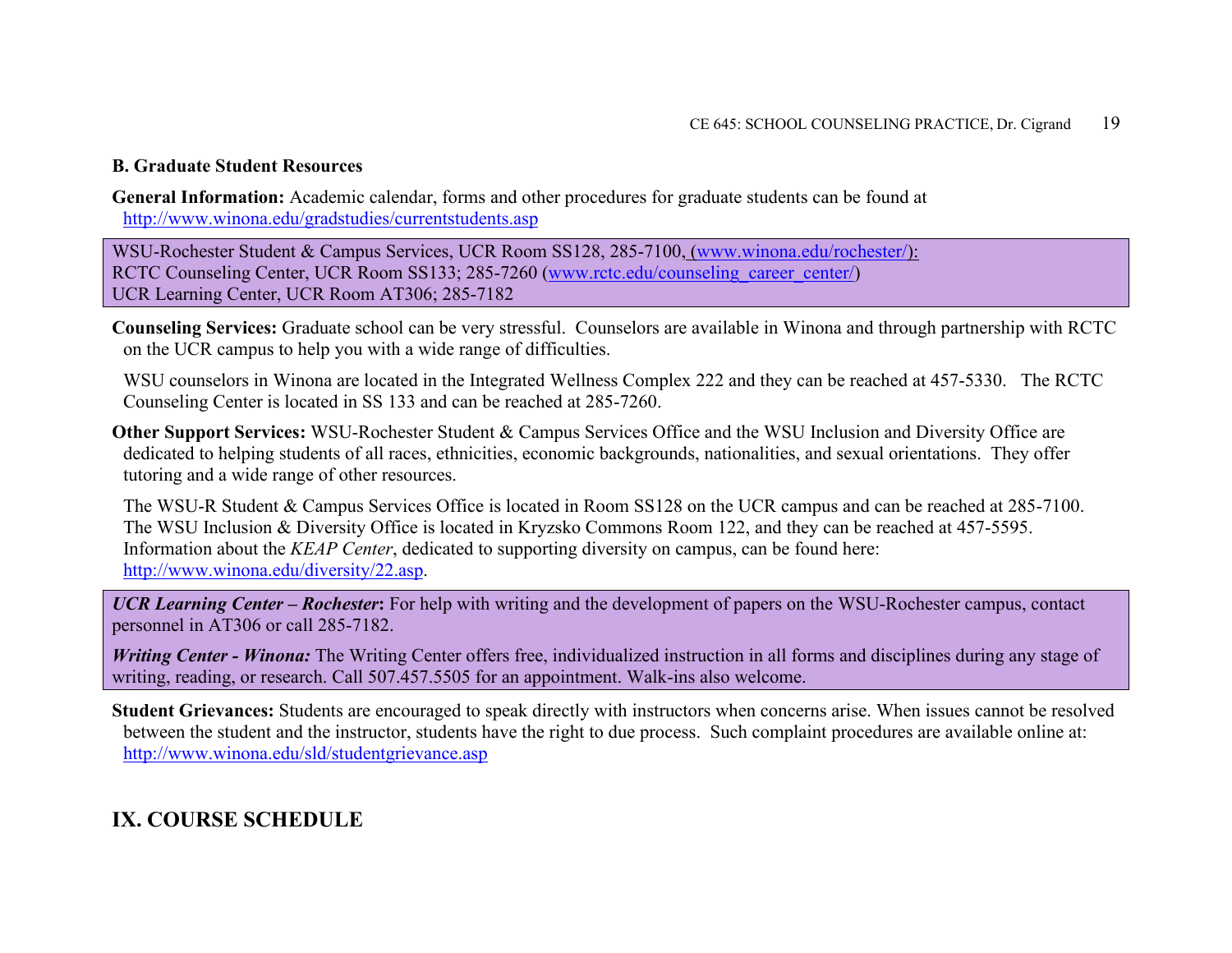| <b>DATE</b> | Content                                                                            | <b>CACREP</b><br><b>Standards</b><br>Taught<br>Core/CMHC/School | <b>Course Readings</b>                                                                                        | Class Activities/Assignments (in bold)                                     |
|-------------|------------------------------------------------------------------------------------|-----------------------------------------------------------------|---------------------------------------------------------------------------------------------------------------|----------------------------------------------------------------------------|
| 1.13.21     | School Counselor Role<br>Review                                                    |                                                                 | ANM - p. 5-15;<br>7782<br>AIG - $p. 5-21$                                                                     | Complete ASCA Professional Standards<br>and Competencies Exercise, p. 5-15 |
| 1.20.21     | Multi-Tiered System of<br>Support (MTSS)                                           |                                                                 | MTSS - CH1,2                                                                                                  |                                                                            |
| 1.27.21     | Data Driven Decision-<br>Making: Identifying Student<br>Needs; Universal Screening |                                                                 | MTSS - CH7<br>AIG - p. 21-58;<br>85-94<br>^Bemak,<br>Williams &<br>Chung, 2018;<br>^Whiston &<br>Quimby, 2009 | Partner Data Activity<br>Mental Health Assessment Activity                 |
| 2.3.21      | Anti-Racist School<br>Counseling: Cultural<br>Responsiveness, Equity &<br>Advocacy |                                                                 | MTSS-CH 11;<br>Anti-Racist PS                                                                                 |                                                                            |
| 2.10.21     | Tier 1: Systems Change<br><b>Universal Screening</b>                               |                                                                 | MTSS - CH3;<br>AIG 102-127                                                                                    |                                                                            |
| 2.17.21     | Tier 1: School Counseling<br>Curriculum Development<br>and Implementation          |                                                                 | $MTSS - CH 4;$<br>AIG - 59-84,<br>$95 - 101$                                                                  | Career Program at Dover-Eyota Middle<br>School                             |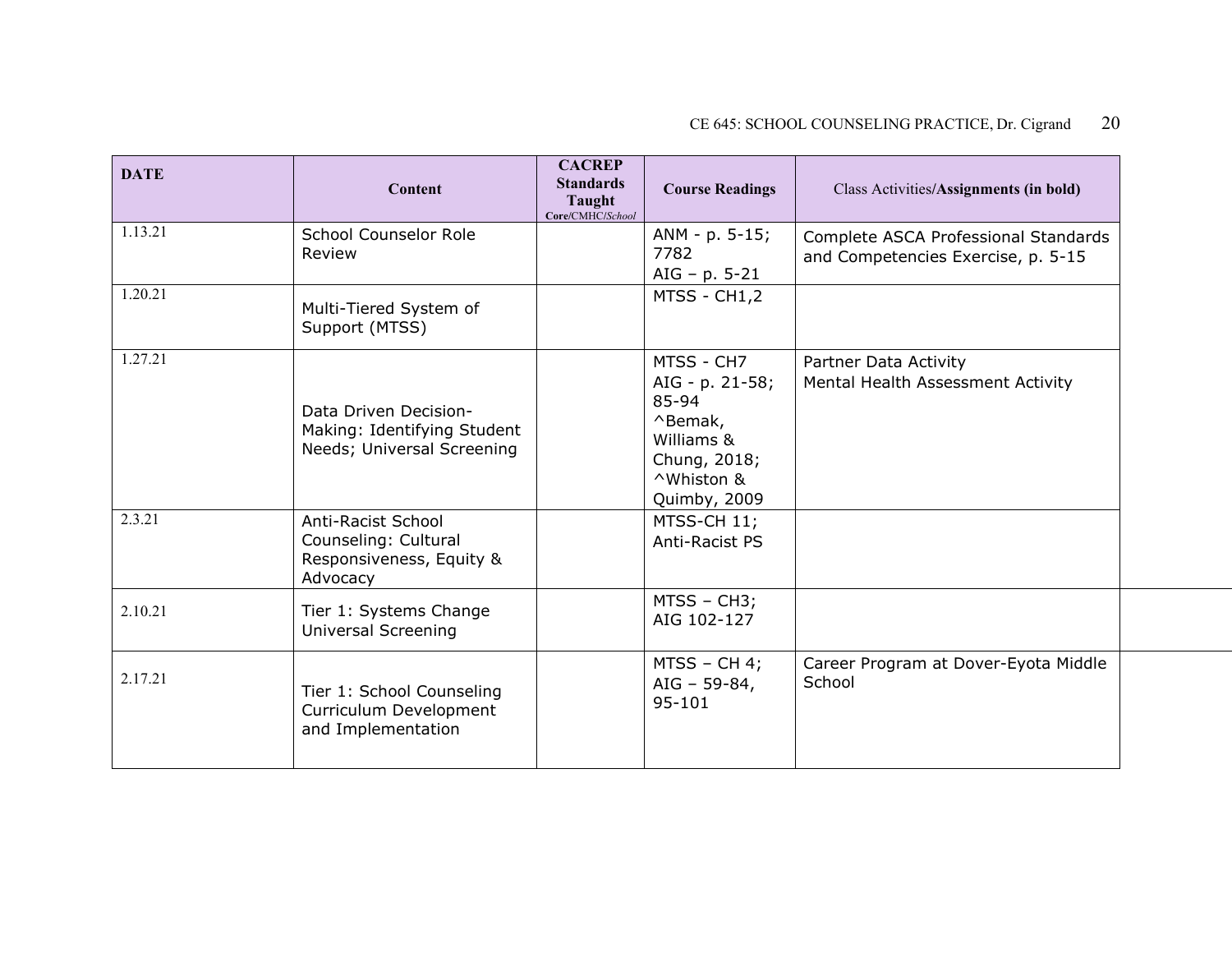| 2.24.21                     | Tier 2: Application of Theory<br>to School Counseling work                     | MTSS-CH 5,7                                                                                                                                       | <b>RLT 1 Due to D2L Dropbox</b>                                                                                             |
|-----------------------------|--------------------------------------------------------------------------------|---------------------------------------------------------------------------------------------------------------------------------------------------|-----------------------------------------------------------------------------------------------------------------------------|
| 3.3.21                      | Tier 2: Evidenced-Based<br>Practice; Intervening with<br>Impact                | MTSS-CH 10;<br>AIG p. 59-84,<br>$95 - 101$                                                                                                        |                                                                                                                             |
| 3.10.21<br>No class meeting | <b>SPRING BREAK</b>                                                            |                                                                                                                                                   |                                                                                                                             |
| 3.17.21                     | Individual and Small Group<br>Counseling work                                  |                                                                                                                                                   |                                                                                                                             |
| 3.24.21                     | Tier 3: Specialized Services                                                   | MTSS-CH6                                                                                                                                          | <b>Practice Exercises:</b><br>De-escalating Students,<br>Suicide Risk Assessment,<br>Mandatory Reporting<br>Crisis Planning |
| 3.31.21                     | <b>Supporting All Students</b><br>(Special Education, Gifted<br>Students, ELL) | ^deBettencourt,<br>2002<br><b>^A Nation</b><br>Deceived, 2004<br>^Christenson &<br>Sheridan<br>(2001);<br>^US Department<br>of Education,<br>2016 |                                                                                                                             |
| 4.7.21                      | Collaboration and<br><b>Consultation Models</b>                                | MTSS - CH8;<br>AIG 110-140                                                                                                                        | <b>RLT 4 Due to D2L</b><br>504 Plan Simulation                                                                              |